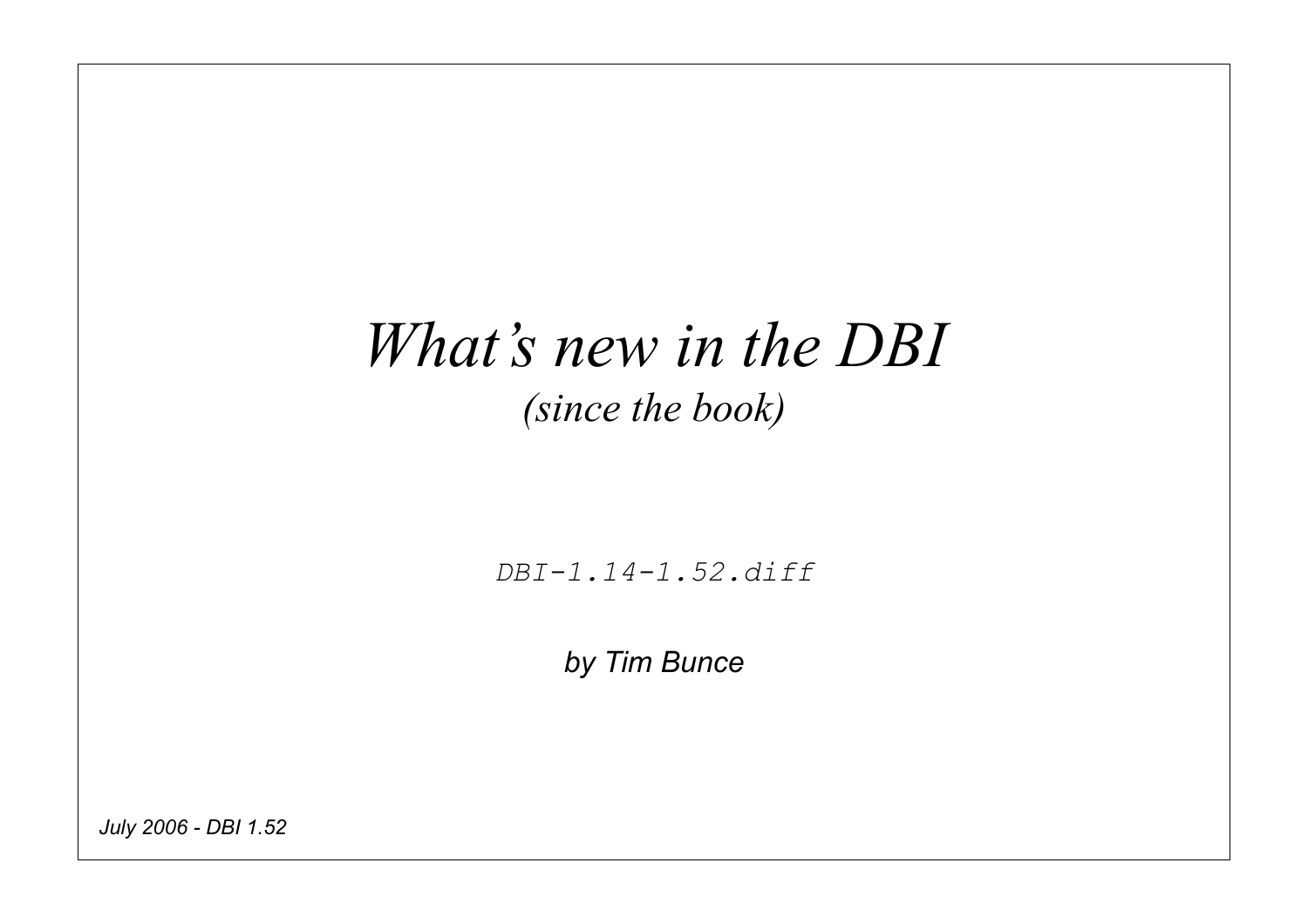# *Profiling DBI Performance*

*Time flies like an arrow (fruit flies like a banana)*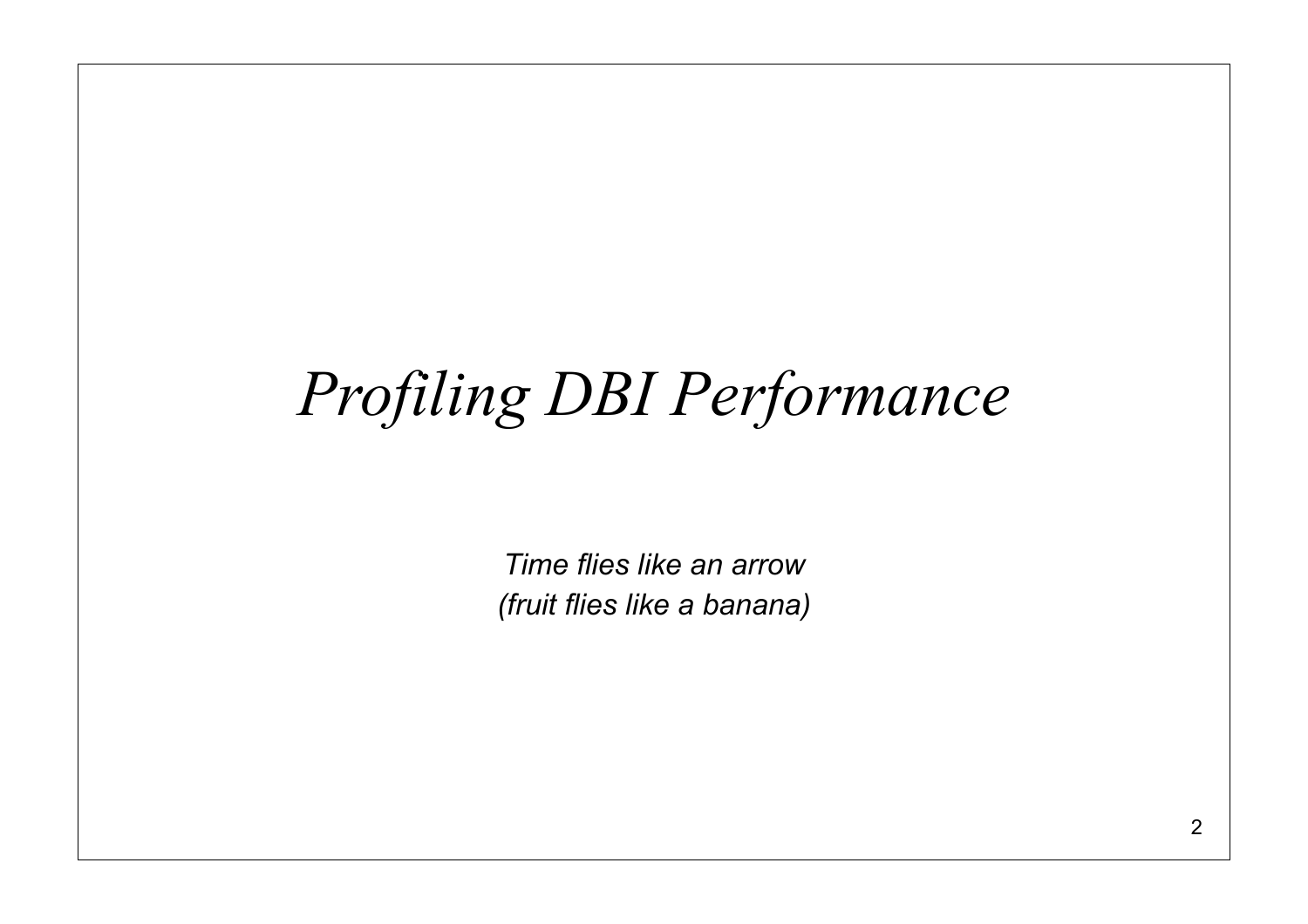#### How fast was that?

#### The DBI has performance profiling built in

#### Overall summary:

```
$ DBI_PROFILE=1 ex/profile.pl
DBI::Profile: 0.190639s 20.92% (219 calls) profile.pl @ 2006-07-24 15:47:07
```
#### Breakdown by statement:

```
$ DBI_PROFILE='!Statement' ex/profile.pl
DBI::Profile: 0.206872s 20.69% (219 calls) profile.pl @ 2006-07-24 15:44:37
' ' =>
     0.001403s / 9 = 0.000156s avg (first 0.001343s, min 0.000002s, max 0.001343s)
'CREATE TABLE ex profile (a \text{ int})' =>
     0.002503s
'INSERT INTO ex_profile (a) VALUES (?)' =>
     0.193871s / 100 = 0.001939s avg (first 0.002119s, min 0.001676s, max 0.002251s)
'SELECT a FROM ex_profile' =>
     0.004776s / 108 = 0.000044s avg (first 0.000700s, min 0.000004s, max 0.003129s)
```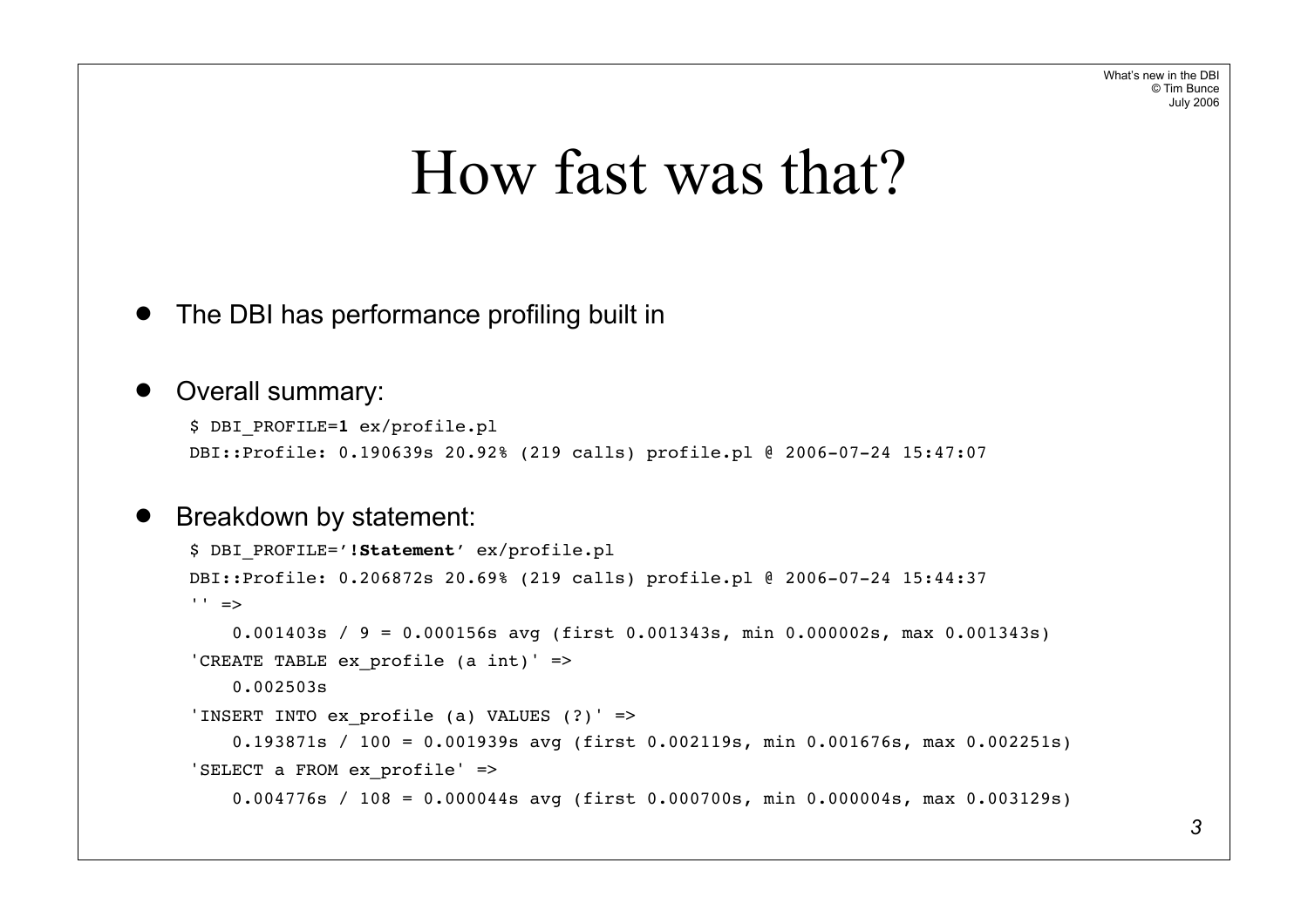```
$ DBI_PROFILE='!Statement:!MethodName' ex/profile.pl
DBI::Profile: 0.203922s (219 calls) profile.pl @ 2006-07-24 15:29:29
'' =>
     'FETCH' =>
         0.000002s
     'STORE' =>
         0.000039s / 5 = 0.000008s avg (first 0.000019s, min 0.000002s, max 0.000019s)
     'connect' =>
         0.001336s
'CREATE TABLE ex profile (a int)' =>
    'do' \Rightarrow 0.002324s
'INSERT INTO ex profile (a) VALUES (?)' =>
     'do' =>
         0.192104s / 100 = 0.001921s avg (first 0.001929s, min 0.001520s, max 0.002699s)
'SELECT a FROM ex_profile' =>
     'execute' =>
         0.000082s
    'fetchrow array' =>
         0.000667s / 101 = 0.000007s avg (first 0.000010s, min 0.000006s, max 0.000018s)
     'prepare' =>
         0.000122s
    'selectall arrayref' =>
         0.000676s
    'selectall hashref' =>
         0.003452s
```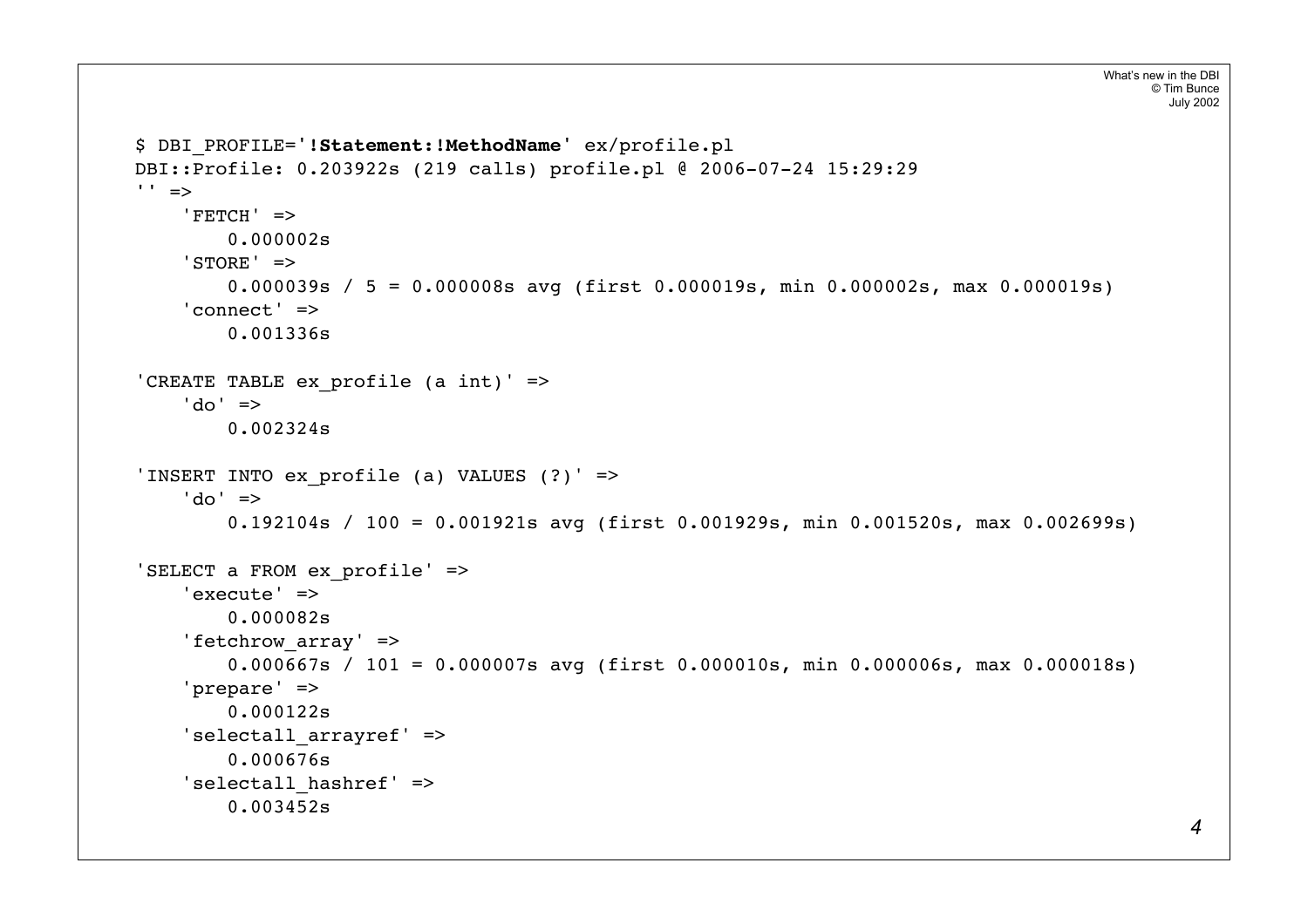### Profile of a Profile

- Profiles 'top level' calls from application into DBI
- Profiling is controlled by, and collected into, \$h->{Profile} attribute
- Child handles inherit reference to parent \$h->{Profile} – So child handle activity is aggregated into parent
- When enabled by DBI\_PROFILE env var
	- uses a single \$h->{Profile} is shared by all handles
	- so all activity is aggregated into a single data tree
- ! Data is dumped when the \$h->{Profile} *object* is destroyed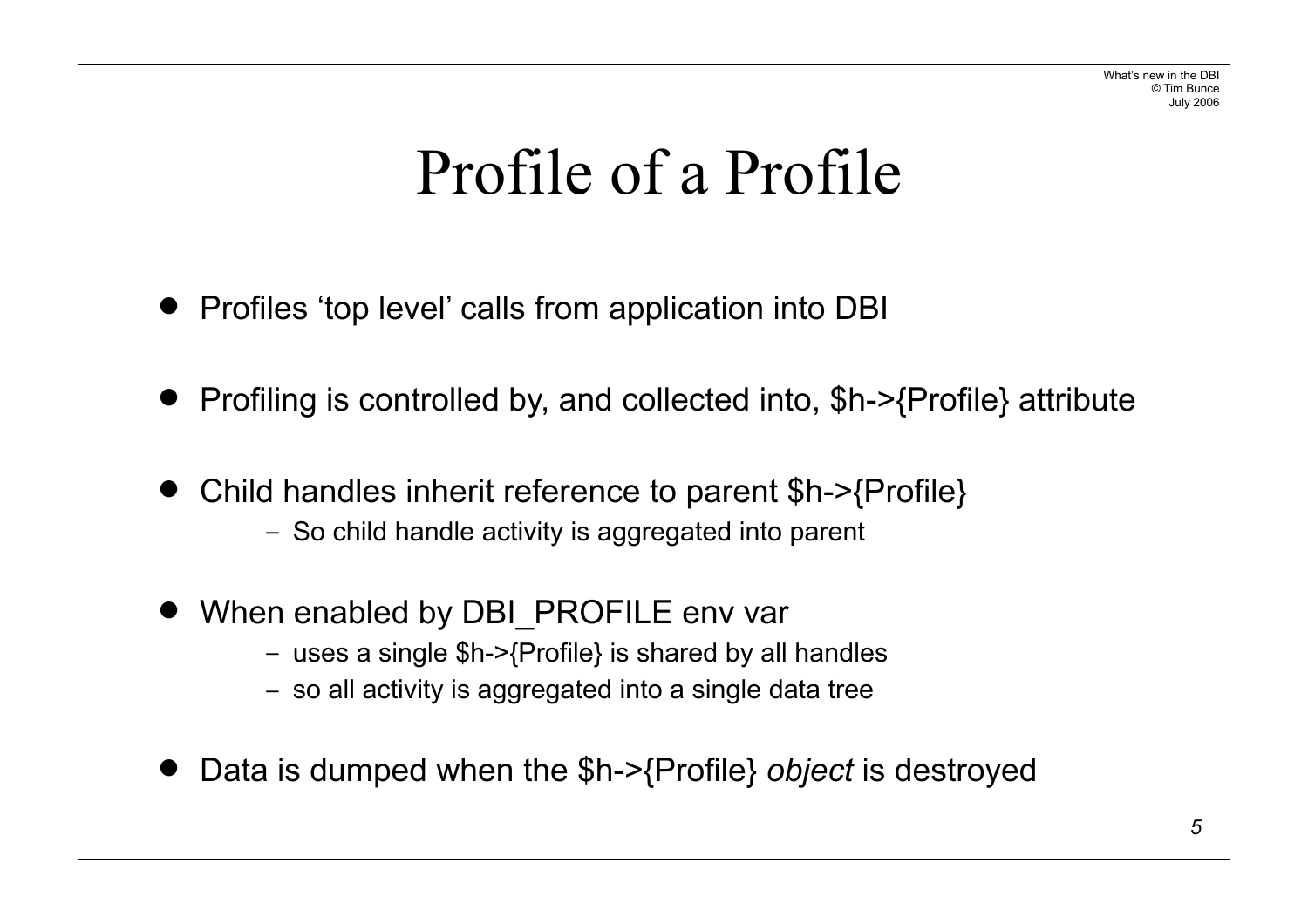#### Profile Path  $\Rightarrow$  Profile Data

• The Path determines where each sample is accumulated within the Data

```
$h->{Profile}->{Path} = [ ]
$h->{Profile}->{Data} = [ ...accumulated sample data... ]
$h->{Profile}->{Path} = [ "!MethodName" ]
$h->{Pricefile}->{Data} = { "prepare" } -> [ ... ] { "execute" } -> [ ... ]
                          \{ \dots \} \rightarrow [ \dots ]$h->{Profile}->{Path} = [ "!Statement", "!MethodName" ]
$h->{Predicte}->{Data} = { ' NSERT ... ' } -> { ' propere} " } -> [ ... ]\rightarrow { "execute" } -> [ ... ]
                           { "SELECT ..." } -> { "prepare" } -> [ ... ]
                                            \rightarrow { "execute" } -> [ ... ]
                                                                           6
```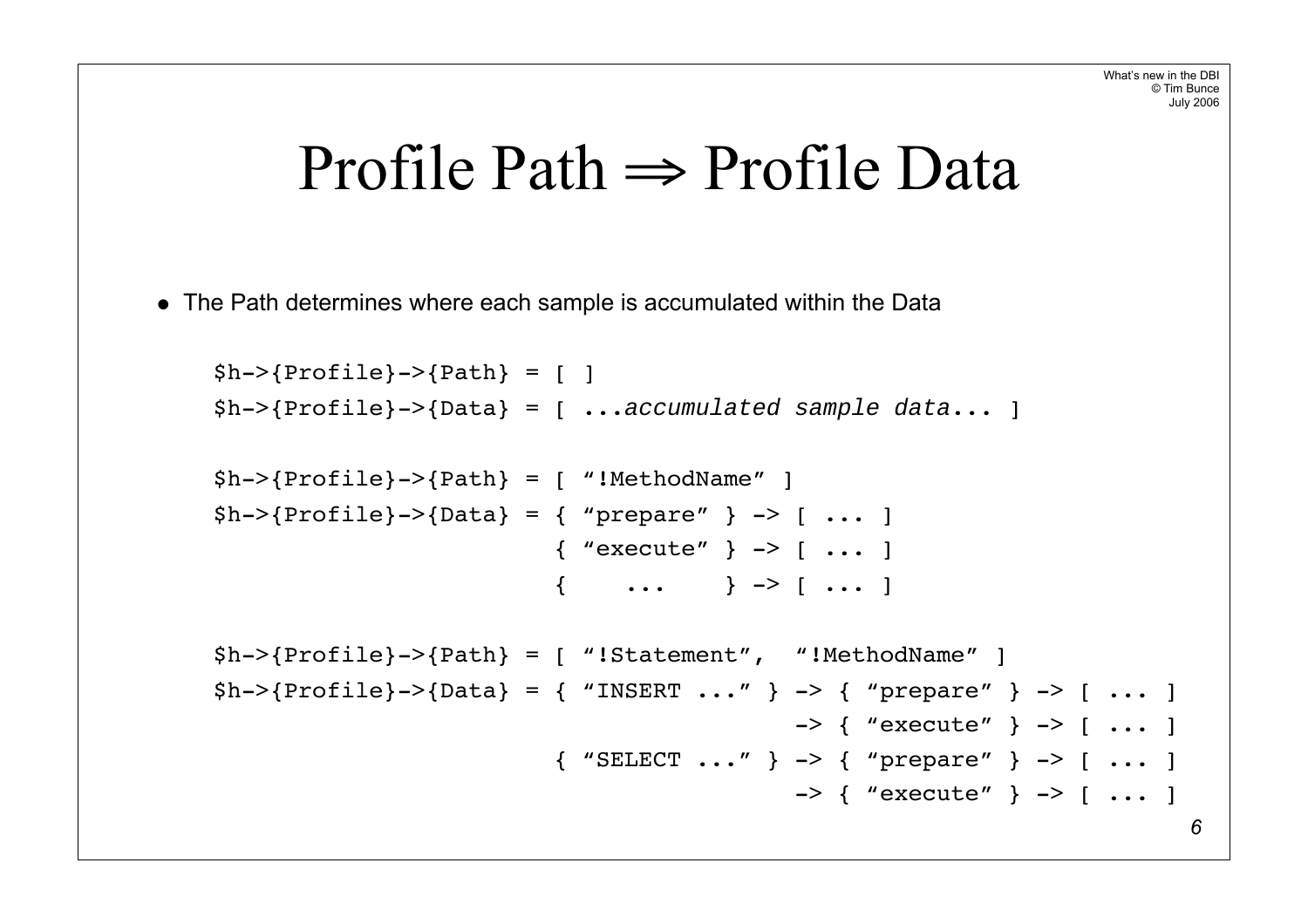### Profile Path Elements

| Kind                   | <b>Examples</b>     | <b>Results</b>                        |
|------------------------|---------------------|---------------------------------------|
| " ${AfteributeName}$ " | "{Statement}"       | "SELECT "                             |
|                        | " $\{Username\}$ "  | "timbunce"                            |
|                        | "{ $AutoCommit$ }"  | $^{\prime\prime}$ 1 $^{\prime\prime}$ |
|                        | "{private attr}"    | "the value of private_attr"           |
| "!Magic"               | "!Statement"        | "SELECT $\ldots$ "                    |
|                        | "!MethodName"       | "selectrow array"                     |
|                        | "!MethodClass"      | "DBD::Pq::db::selectrow array"        |
|                        | "IFile"             | "MyFoo.pm"                            |
|                        | "!Caller2"          | "MyFoo.pm line 23 via Bar.pm line 9"  |
| \&code ref             | sub $\{$ "bar" $\}$ | " $bar"$                              |
| "&subname"             |                     |                                       |
| anything else          | $"$ foo $"$         | "foo"                                 |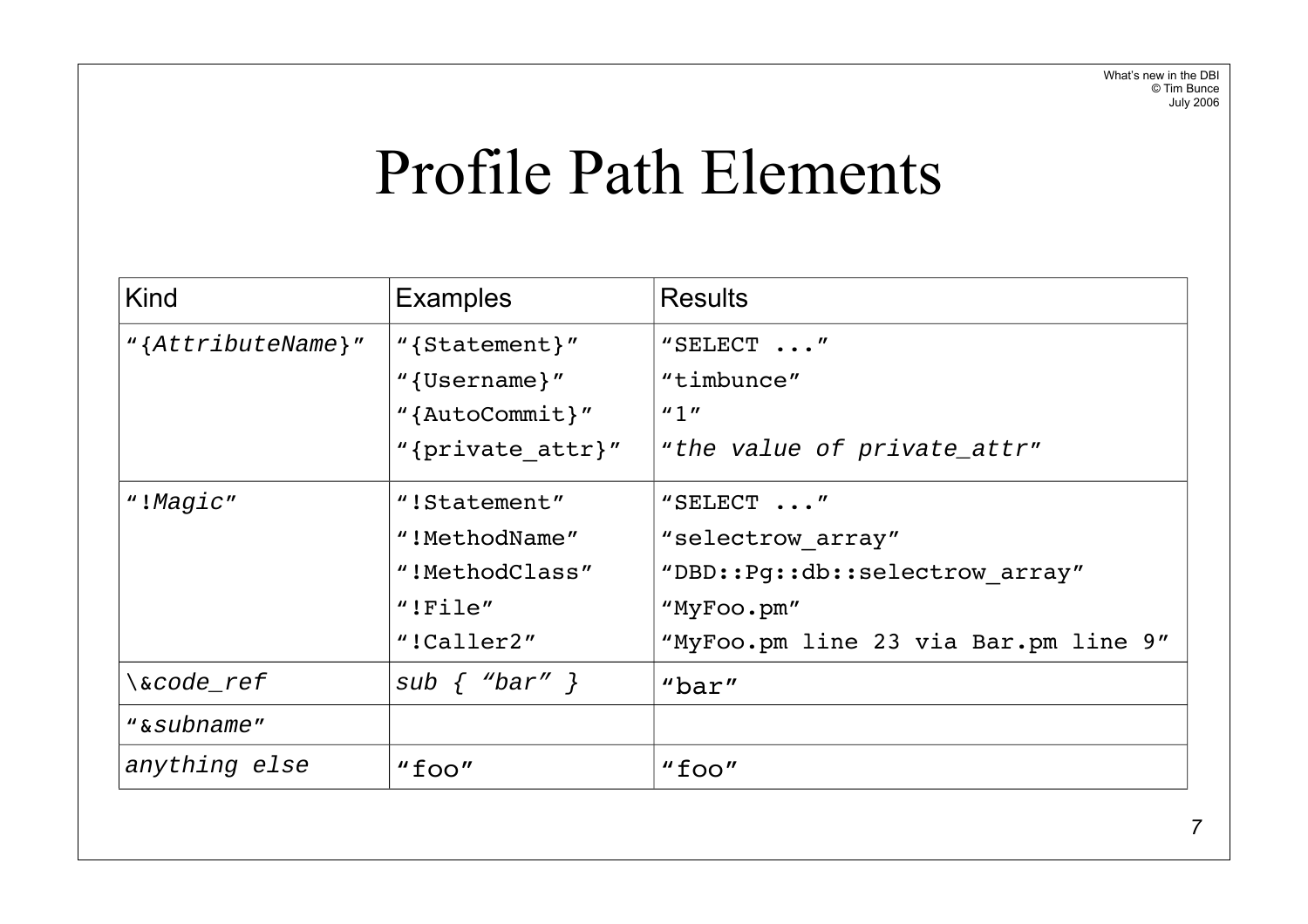#### "!Statement" vs "{Statement}"

• "{Statement}" is always the value of the Statement attribute

- Fine for statement handle
- For database handles it's the last statement executed
- That's often not useful, or even misleading, for profiling
- "! Statement" is smarter
	- Is an empty string for methods that are unrelated to current statement
		- ping, commit, rollback, quote, dbh attribute FETCH & STORE, etc.
	- so you get more accurate separation of profile data using "!Statement"
- Statement tracking can't be perfect
	- but is certainly good enough for profiling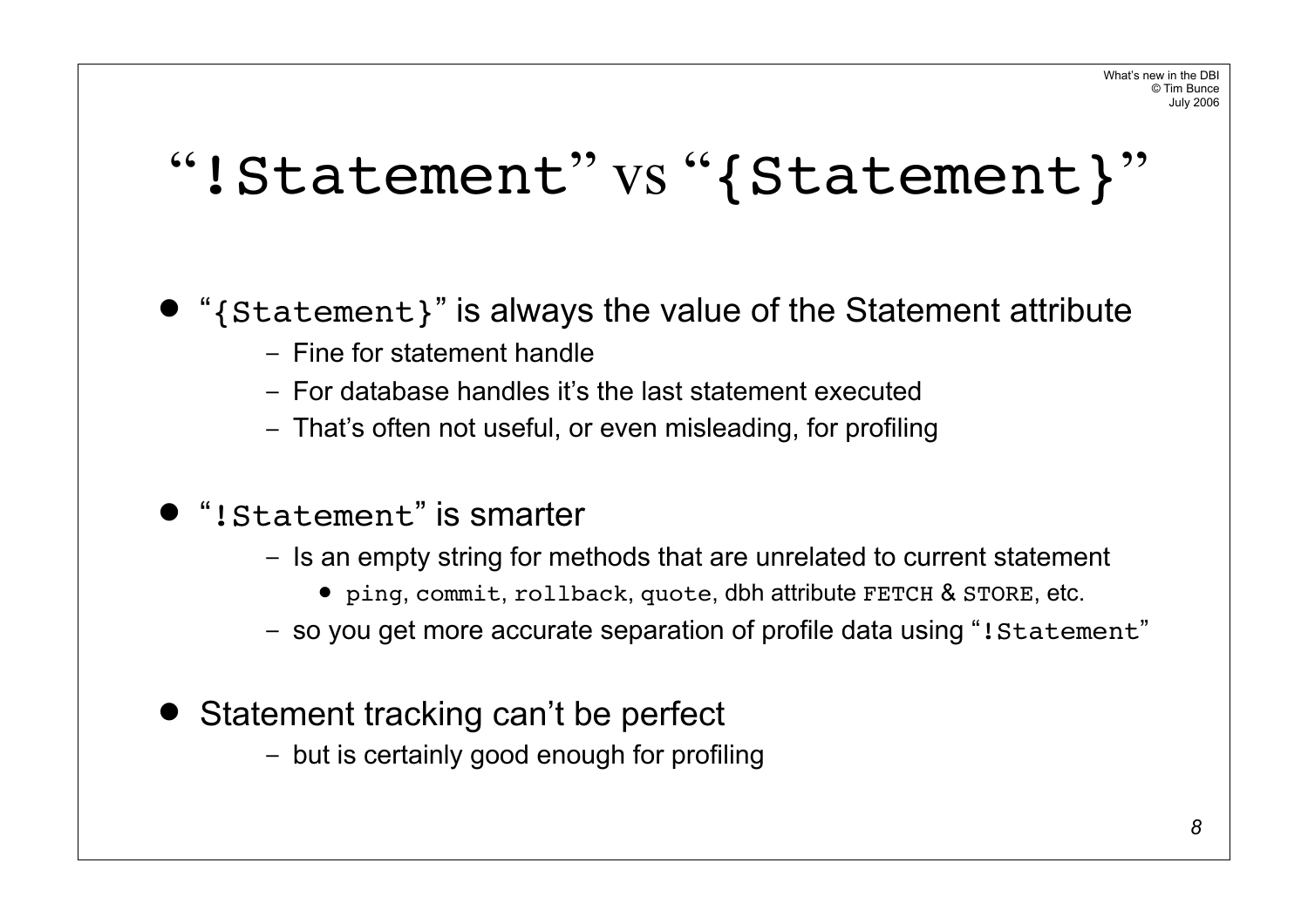#### Profile Leaf Node Data

#### • Each leaf node is a ref to an array:

```
\Gamma106, \# 0: count of samples at this node
    0.0312958955764771, # 1: total duration
    0.000490069389343262, # 2: first duration
    0.000176072120666504, # 3: shortest duration
    0.00140702724456787, # 4: longest duration
    1023115819.83019, # 5: time of first sample
    1023115819.86576, # 6: time of last sample
 ]
```
- First sample to create the leaf node populates all values
- Later samples reaching that node always update elements 0, 1, and 6
- and may update 3 or 4 depending on the duration of the sampled call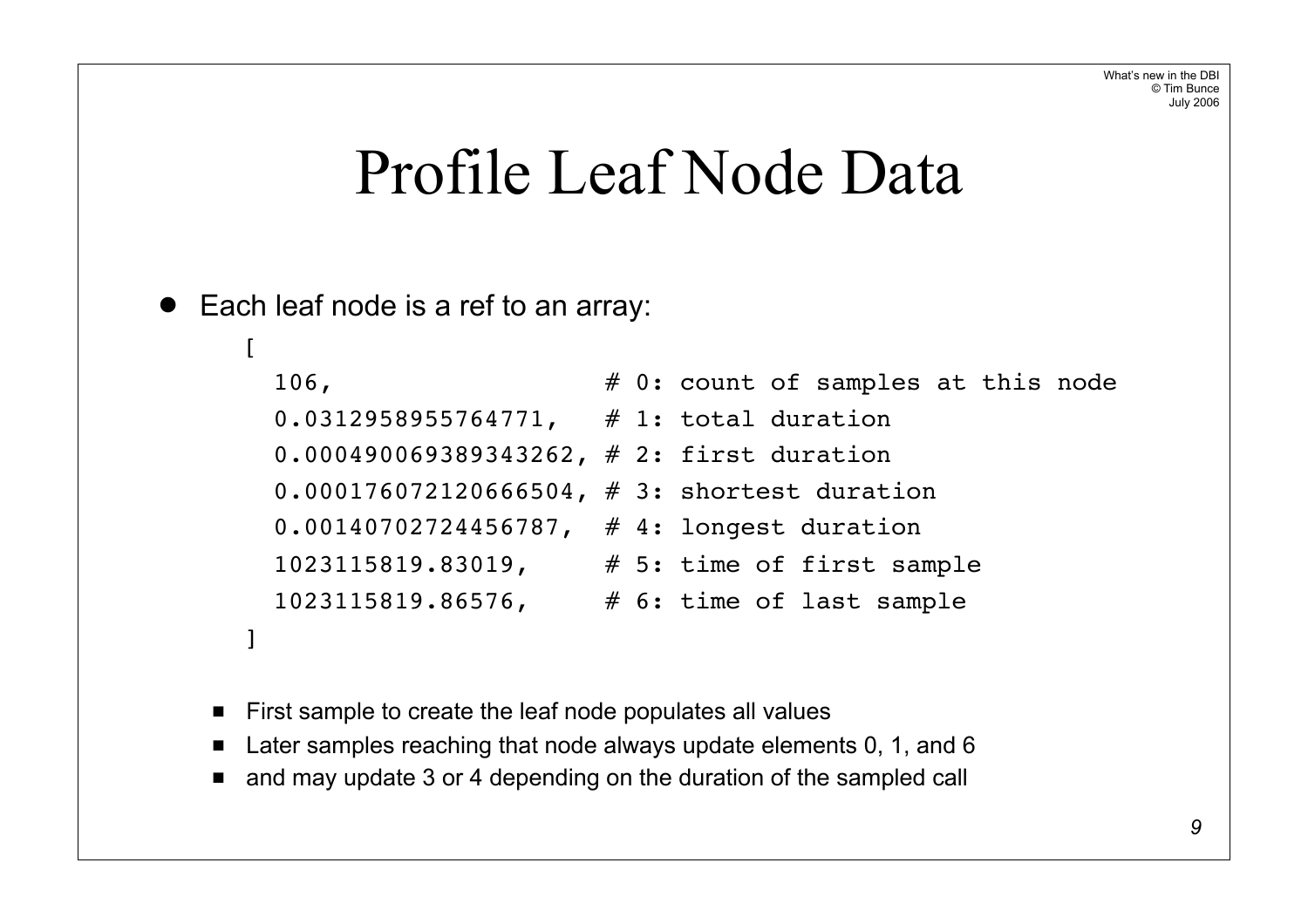## Working with profile data

! To aggregate sample data for any part of the tree

- to get total time spent inside the DBI
- and return a merge all those leaf nodes

\$time in dbi = dbi profile merge(my \$totals=[], @\$leaves);

• To aggregate time in DBI since last measured

– For example per-httpd request

```
my $time in dbi = 0;
if (my $Profile = $dbh->{Profile}) { # if profiling enabled
    $time in dbi = dbi profile merge([], $Profile->{Data});
    $Profit = >{Data} = under; # reset the profile Data}
# add $time in dbi to httpd log
```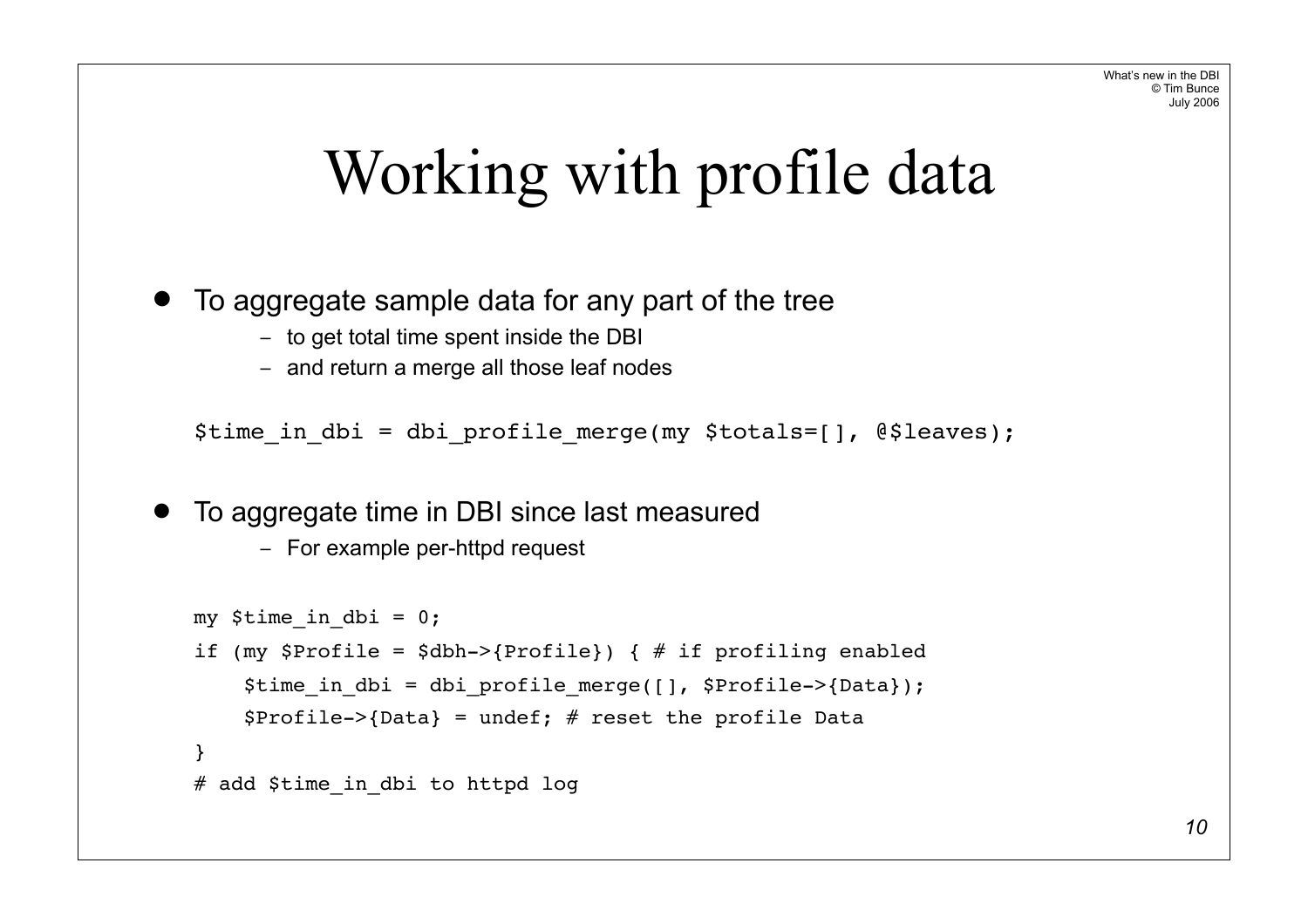### Profile something else

**• Adding your own samples** 

use DBI::Profile (dbi profile dbi time);

my  $$t1 = dbi time()$ ; # floating point high-resolution time

... execute code you want to profile here ...

```
my $t2 = dbi time();
dbi profile($h, $statement, $method, $t1, $t2);
```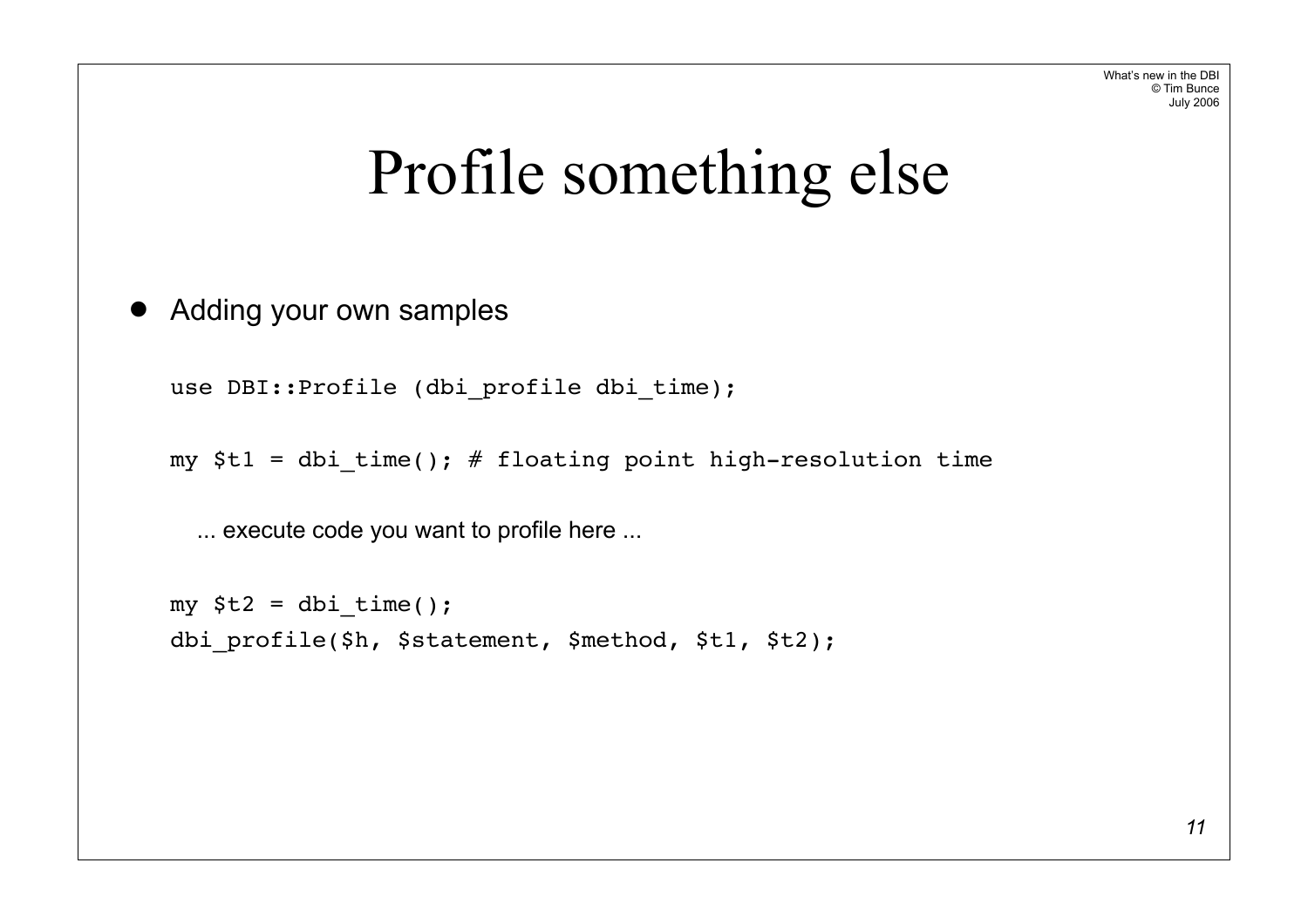## Profile specification

#### **Profile specification**

- <path> / <class> / <args>
- " DBI\_PROFILE='!Statement:!MethodName/DBI::ProfileDumper::Apache/arg1:arg2:arg3'
- $$h->$ {Profile} = '...same...';

#### ! Class

- Currently only controls output formatting
- Other classes should subclass DBI::Profile
- ! DBI::Profile is the default
	- **P** provides a basic summary for humans
	- large outputs are not easy to read
	- can't be filtered or sorted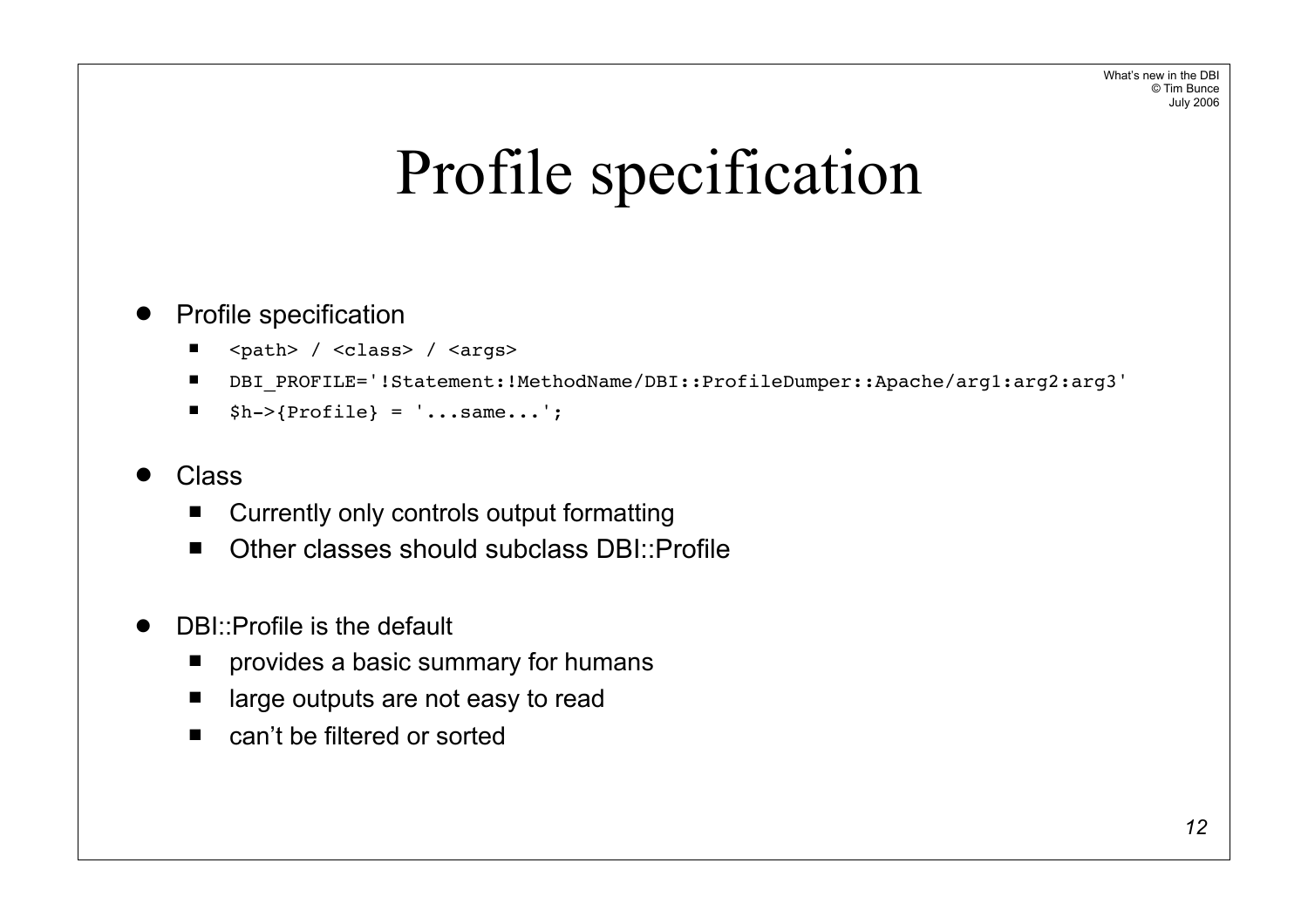What's new in the DBI © Tim Bunce July 2006

# dbiprof

- DBI::ProfileDumper
	- **u** writes profile data to dbi.prof file for analysis
- DBI::ProfileDumper::Apache
	- for mod perl, writes a file per httpd process/thread
- DBI::ProfileData
	- **E** reads and aggregates dbi.prof files
	- can remap and merge nodes in the tree
- ! dbiprof
	- reads, summarizes, and reports on dbi.prof files
	- by default prints nodes sorted by total time
	- has options for filtering and sorting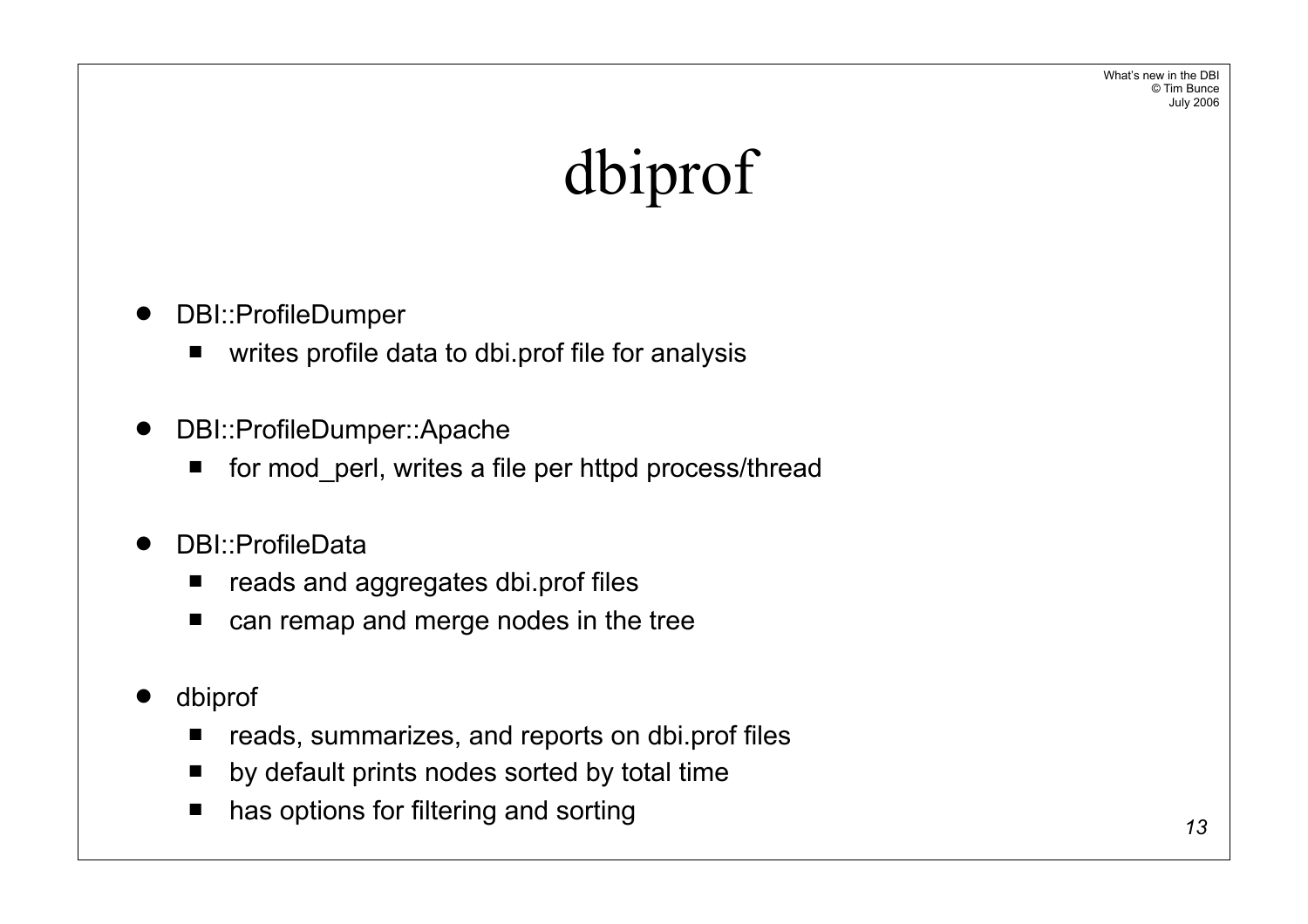### Managing statement variations

- ! For when placeholders aren't being used or there are tables with numeric suffixes.
- A 'snorm std n3' in the Path maps to '!Statement' edited in this way:

```
s/\b{d}+\b{/c} \uparrow \uparrow 42 \to \hbox{N}s/\b{0x[0-9A-Fa-f]}+\b/\langle N\rangle/q; # 0xFE -> \langle N\rangles/'.*?'/'<S>'/g; # single quoted strings (doesn't handle escapes)
s/".*?"/"<S>"/q; \# double quoted strings (doesn't handle escapes)
 # convert names like log20001231 into log<N>
s/([a-z ]+)(\d{3,})\b/${1}<N>/ieg;
# abbreviate massive "in (...)" statements and similar
s!((\s{*}{\leq}N\cdot s*)\s{*},\s{*}){100},\})! sprintf("$2, <repeated %d times>", length($1)/2)!eq;
```
- It's aggressive and simplistic but usually very effective.
- ! You can define your own subs in the DBI::ProfileSubs namespace *14*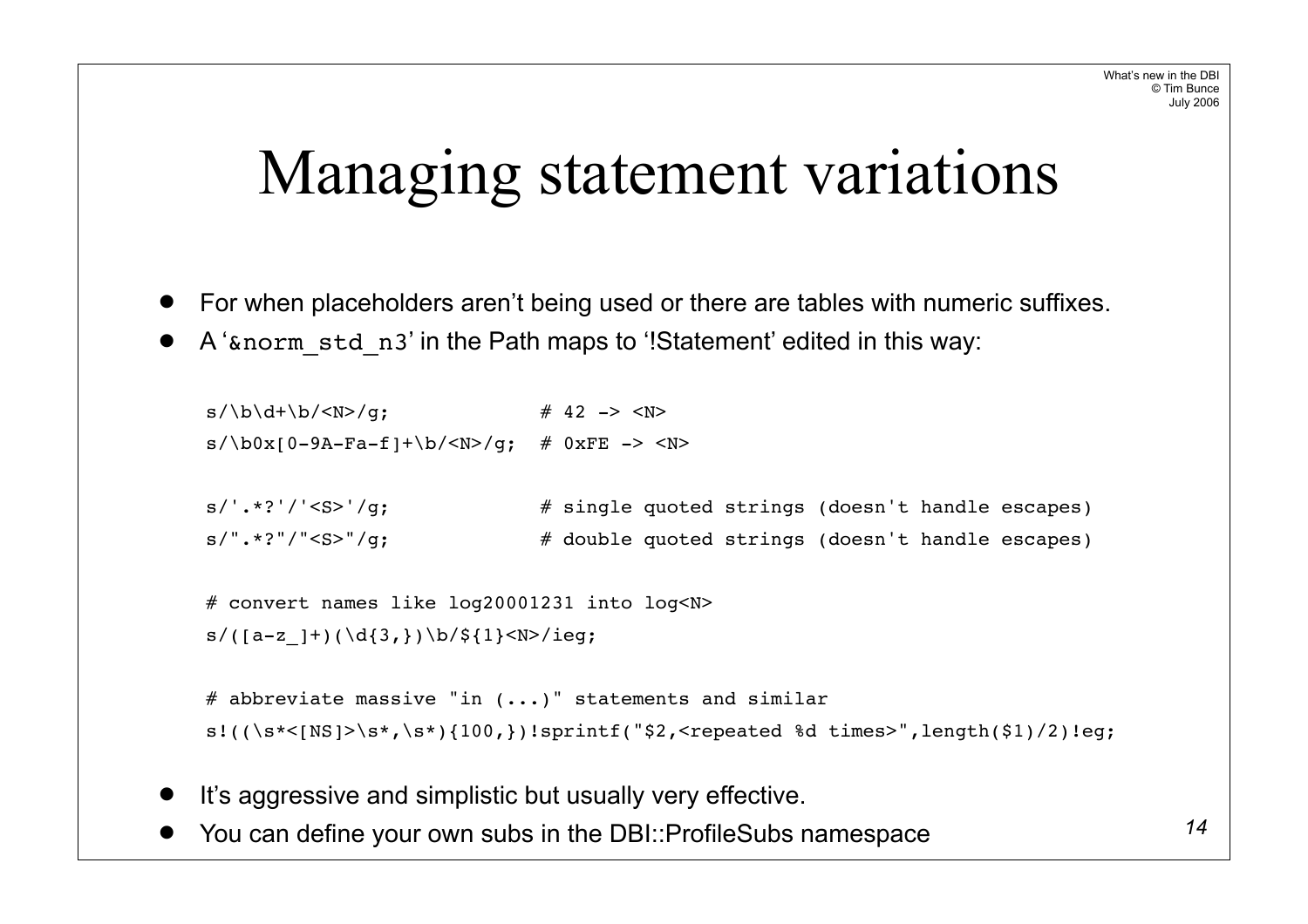*Other stuff...*

*a random assortment*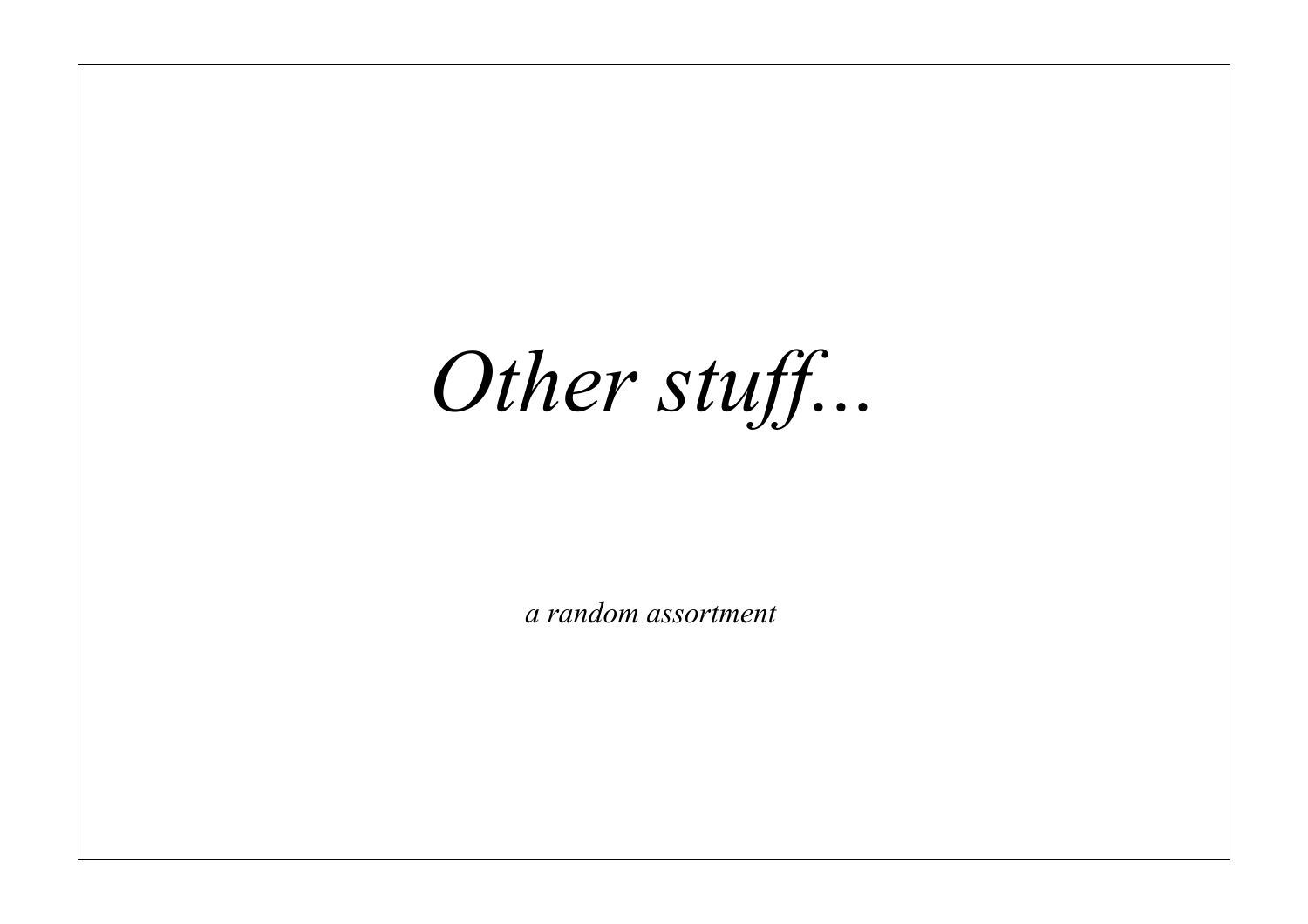What's new in the DBI © Tim Bunce July 2006

#### Unicode Tools

- Unicode problems can have many causes
- The DBI provides some simple tools to help:
- neat(\$value)
	- Unicode strings are shown double quoted, else single
- data\_string\_desc(\$value)
	- Returns 'physical' description of a string, for example: UFT8 on but INVALID ENCODING, non-ASCII, 4 chars, 9 bytes
- data string diff(\$value1, \$value2)
	- Compares the logical characters not physical bytes
	- Returns description of logical differences, else an empty string
- data diff(\$value1, \$value2)
	- " Calls data string desc and data string diff
	- Returns description of logical and physical differences, else an empty string **16 16 16**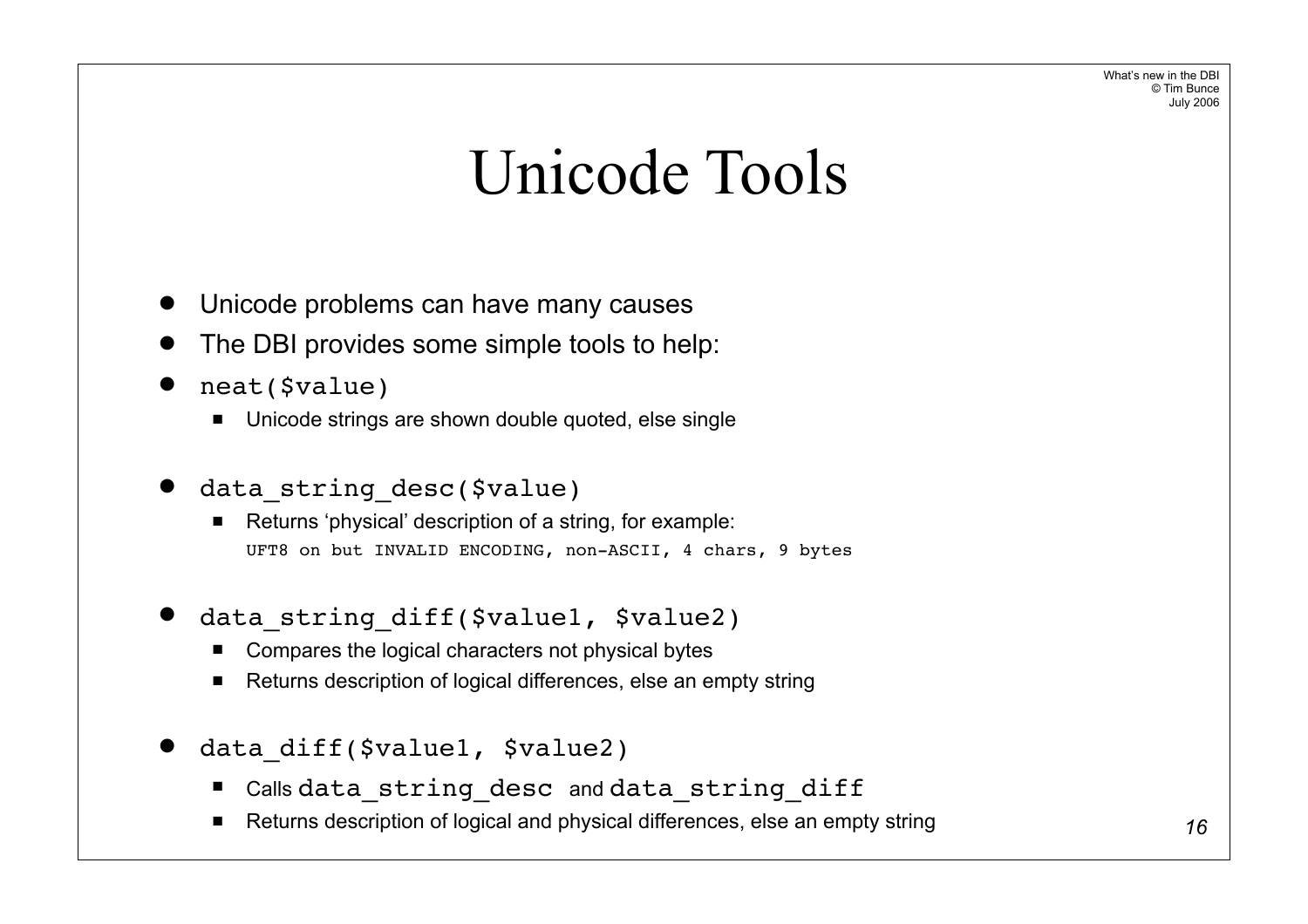## Keep track of your kids!

• Handles now keep (weak) references to their children

```
$kids = $dbh->{ChildHandles};
for my $sth (@$kids) {
  next unless $sth; # ignore destroyed handles
  print "$sth->{Statement}\n";
}
```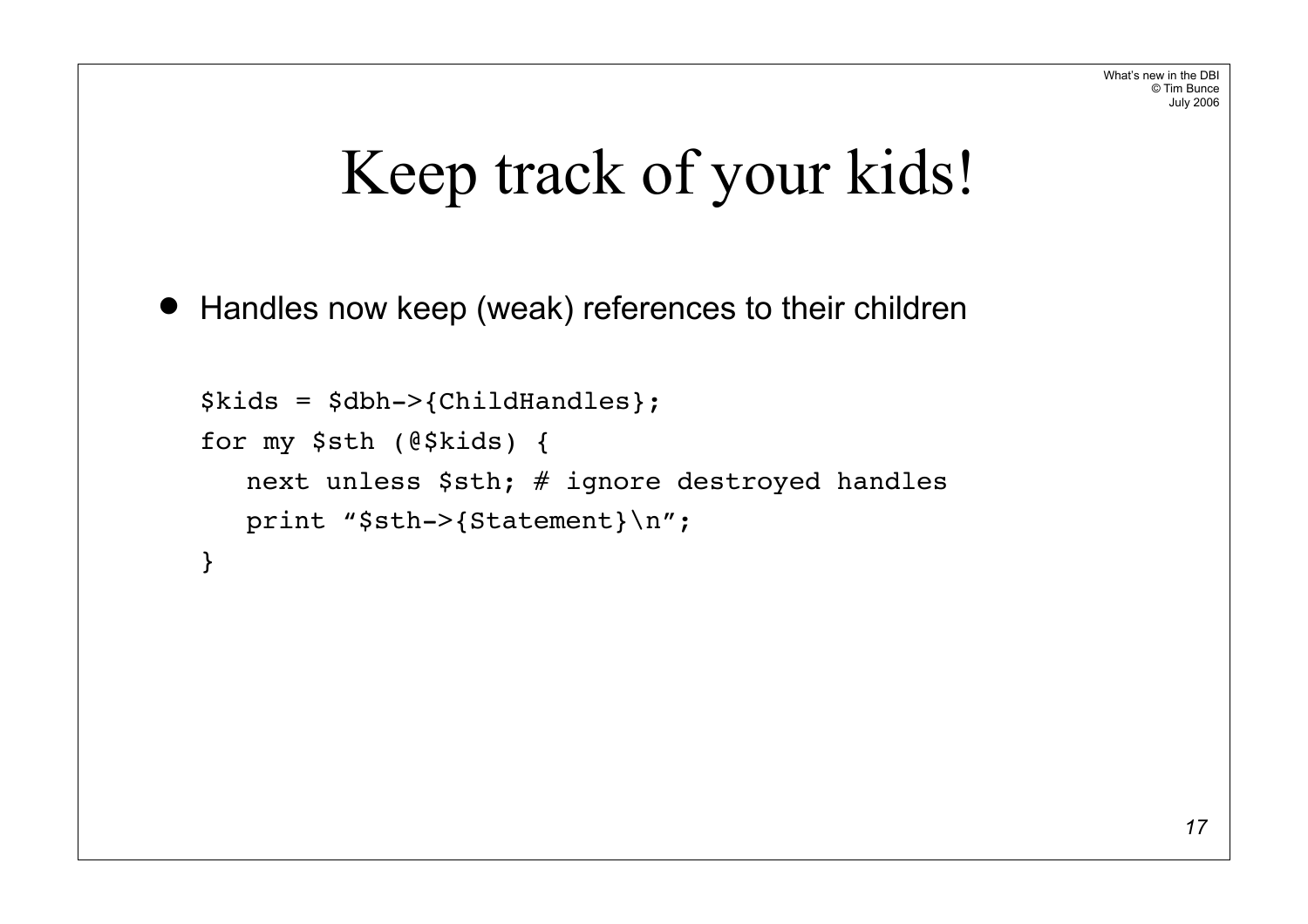What's new in the DBI © Tim Bunce July 2006

## Brain Surgery

• Swap the inner handle of two DBI handles

```
$h1->swap_inner_handle($h2)
```
– Enables a dead handle to effectively be resuscitated

– Used by DBIx::HA module

```
• Cryogenics for handle brains
```

```
$frozen = $dbh1->take imp data();
```

```
\dots, \{\nvert\} dbi imp data => $frozen });
```
– Powerful voodoo. Needed for DBI::Pool *<sup>18</sup>*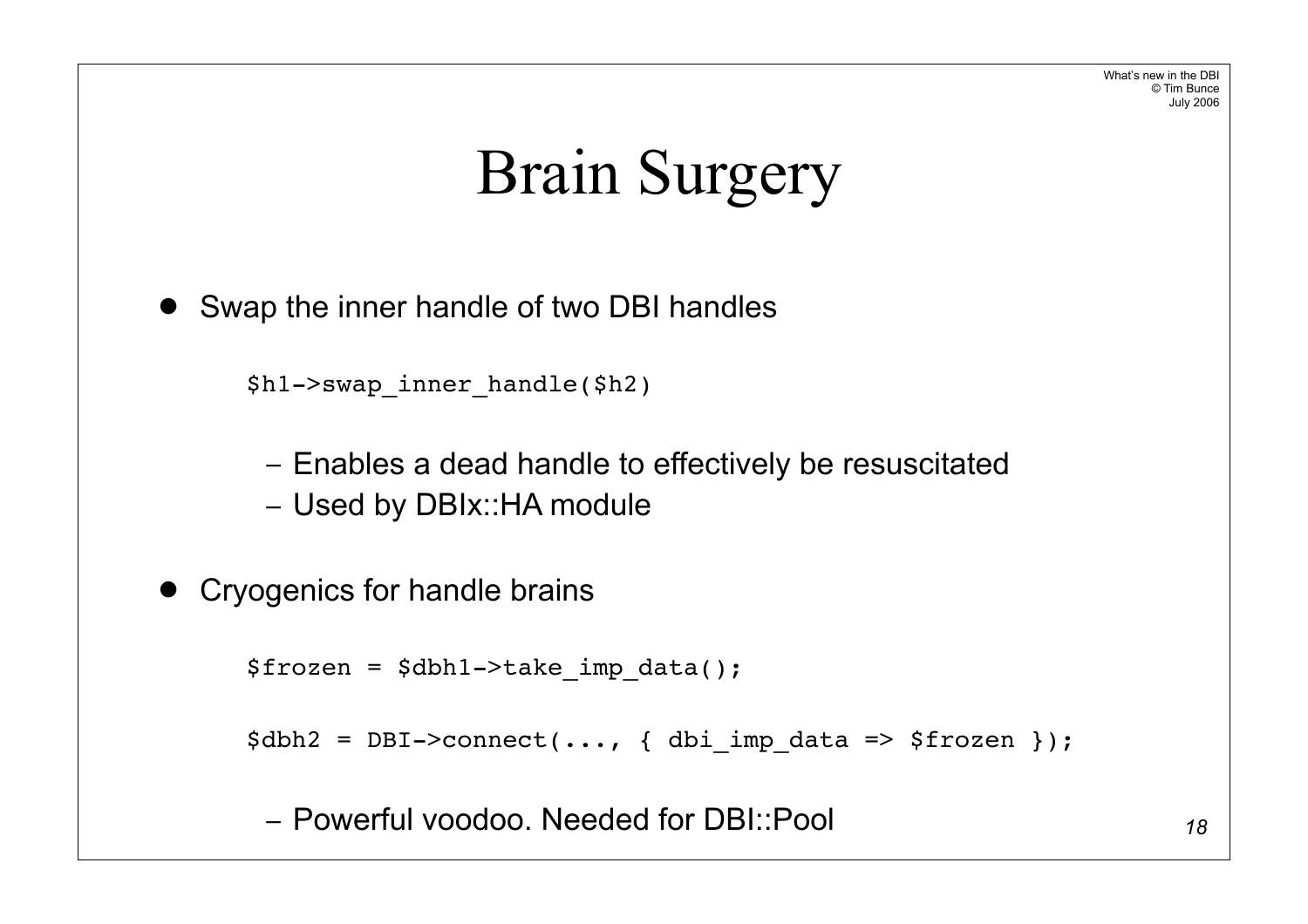## Fetching one row in one call

! Extra do-it-all-in-one-call utility methods:

\$aref = \$dbh->selectrow arrayref(\$select, \%attr, @bind)

 $$href = $dbh->selectrow hashref($select, \n\%attr, \n\theta)$ 

• The  $$select$  parameter can be a prepared statement handle for extra speed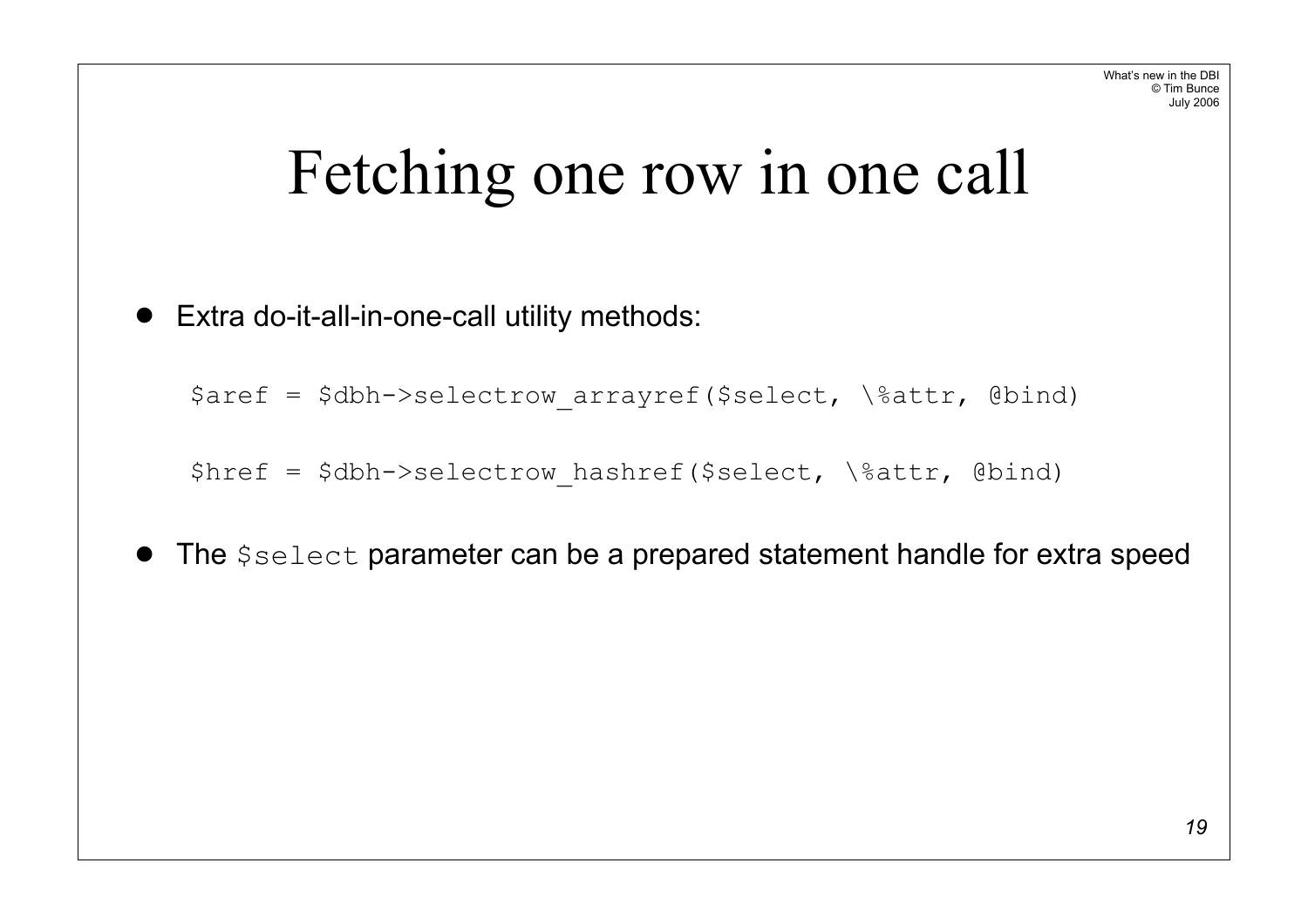## Fetching all rows in one call

```
• Want all the rows in a single hash?
```

```
$href = $dbh->selectall_hashref(
         "select id, name, country from …", "id" );
\{42 => { id=>42, name=>'Tim', country=>'Ireland' },
 43 => { id=>43, name=>'Jim', country=>'USA' },
  …
}
```
**• There's also a**  $s$ sth->fetchall hashref( $$keyfield$ ) **method.**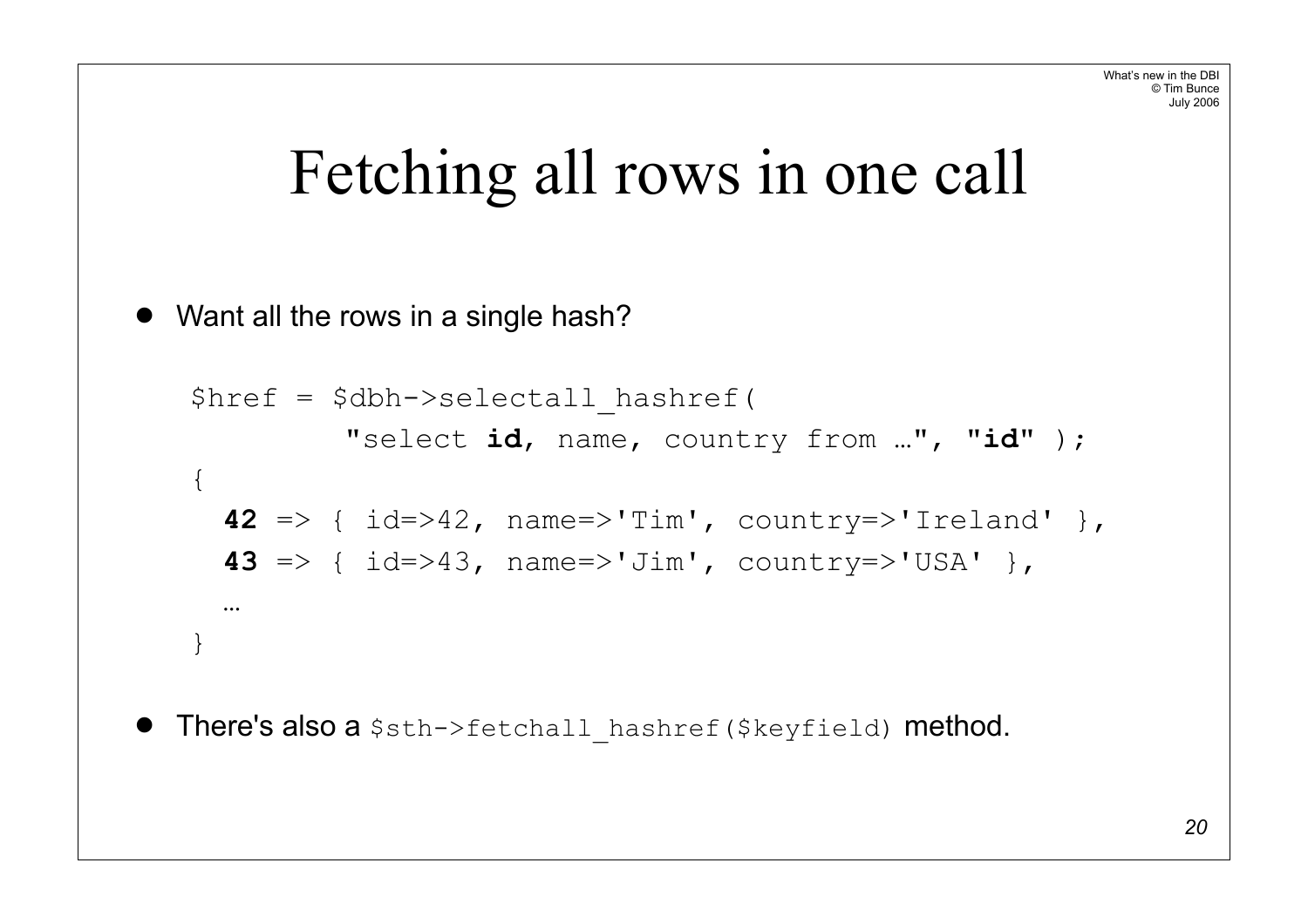## Fetching Multiple Keys

• fetchall\_hashref() now supports multiple key columns

```
$sth = $dbh->prepare("select state, city, ...");
$sth->execute;
$data = $sth->fetchall_hashref( [ 'state', 'city' ] );
\text{Sdata} = \{CA \Rightarrow fLA => { state=>'CA', city=>'LA', ... },
        SF \Rightarrow { state=>'CA', city=>'SF', ... },
    },
    NY \impliesNY \Rightarrow \{ \ldots \}}
```
• Also works for selectall\_hashref() *<sup>21</sup>*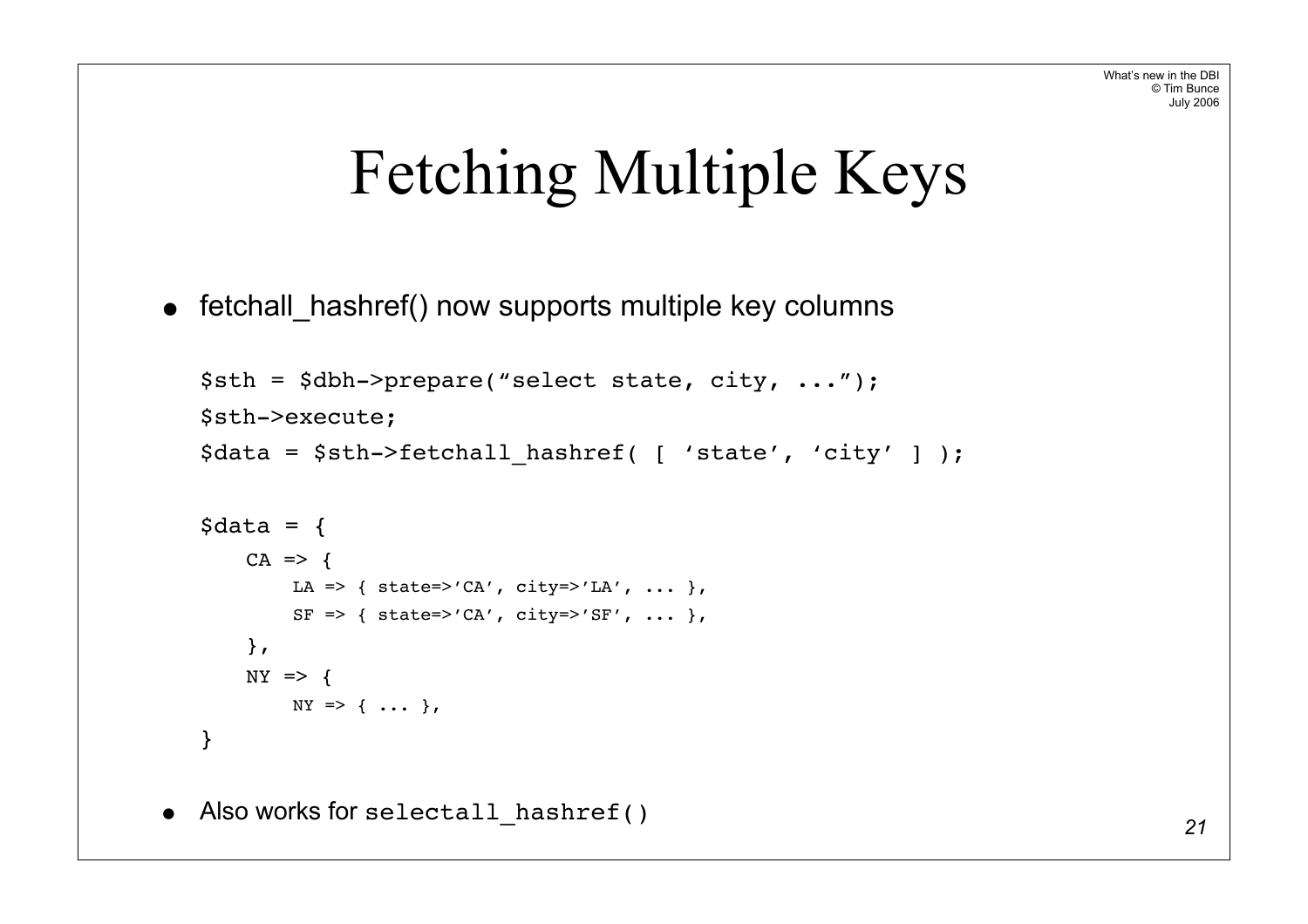## Batch fetching

```
! How to bulk fetch more rows than fit in memory?
```

```
while ( $rows = $sth->fetchall_arrayref(undef, 10_000) && @$rows) {
     while ( $row = shift @$rows ) {
         …
     }
 }
! Or
 while ( $row = shift(@$cache)
             || shift @{$cache=$sth->fetchall_arrayref(undef, 10_000)}
 ) {
    …
 }
```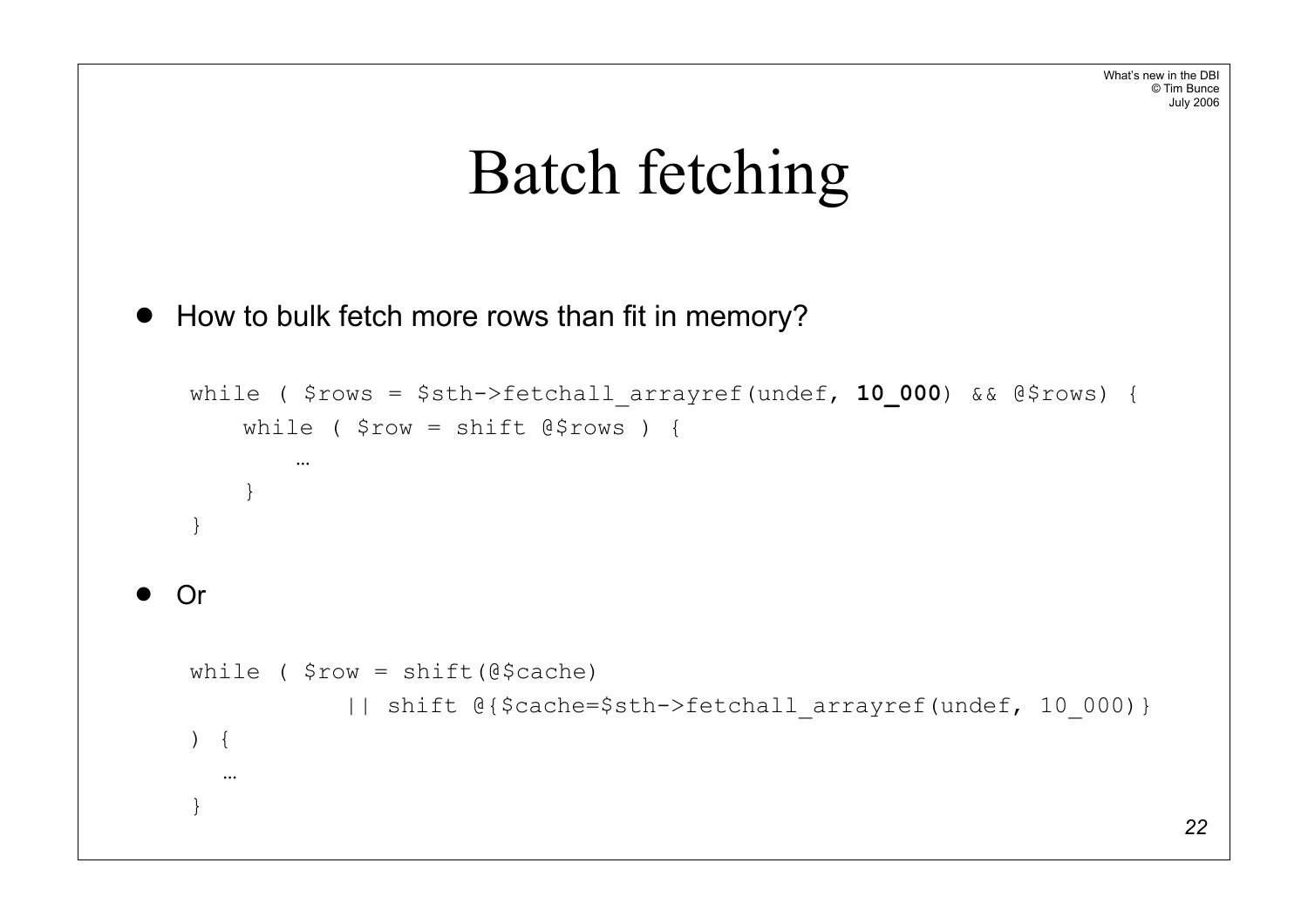#### Do it in bulk...

```
$sth = $dbh->prepare("insert into foo (a, b) values (?, ?)");
```

```
$sth->execute array( { ArrayTupleStatus => \@tuple status },
   \@array_a,
   \@array_b,
);
```
\$sth->execute for fetch( sub { ... }, \@tuple status );

- ! Works for all drivers now
- Some drivers implement optimized methods (DBD::ODBC, DBD::Oracle,...)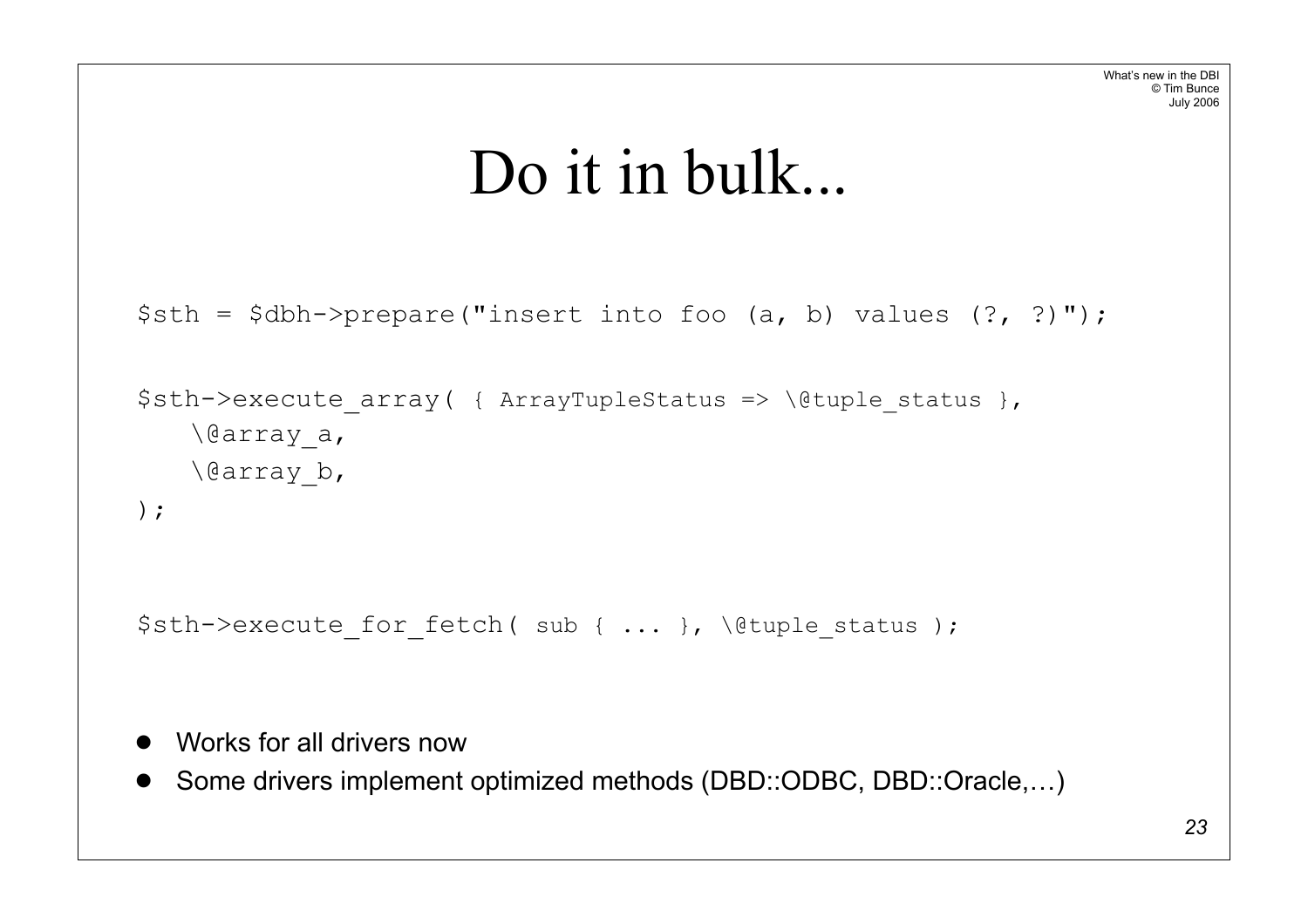What's new in the DBI © Tim Bunce July 2006

# Do it in parallel...

• DBI supports iThreads

- $\bullet$  But...
	- Like all extensions using tied magic, handles can't be cloned or shared

#### $\bullet$  So…

■ Each thread/interpreter needs to make it's own connection

#### • However...

■ DBI::Pool module is partly implemented, needs a volunteer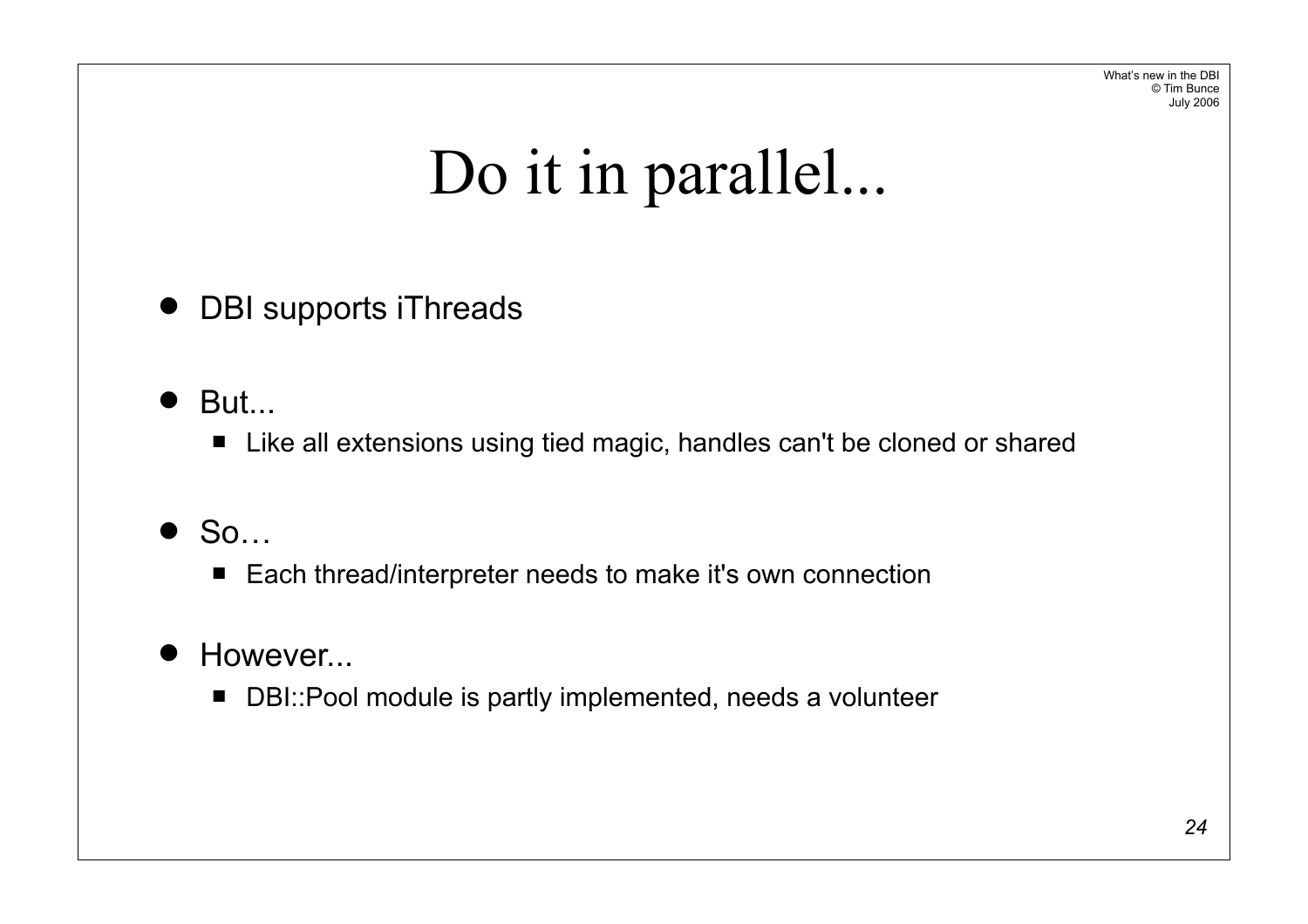### Information and Warnings

- ! Drivers can indicate Information and Warning states in addition to Error states
	- **Uses false-but-defined values of**  $Sh->err$  **and**  $SDBT::err$
	- Zero "0" indicates a "warning"
	- Empty "" indicates "success with information" or other *messages* from database
- Drivers should use  $h\rightarrow s$ et err(...) method to record info/warn/error states
	- implements logic to correctly merge multiple info/warn/error states
	- $\blacksquare$  info/warn/error messages are appended to  $\text{error}$  with a newline
	- " \$h->{ErrCount} attribute is incremented whenever an *error* is recorded
- The  $h\rightarrow$ {HandleSetErr} attribute can be used to influence  $h\rightarrow$ set err()
	- A code reference that's called by set\_err and can edit its parameters
	- So can promote warnings/info to errors or demote/hide errors etc.
	- Called at point of error from within driver, unlike  $$h->{H}$  and leError }
- The \$h->{PrintWarn} attribute acts like \$h->{PrintError} but for warnings
	- Default is on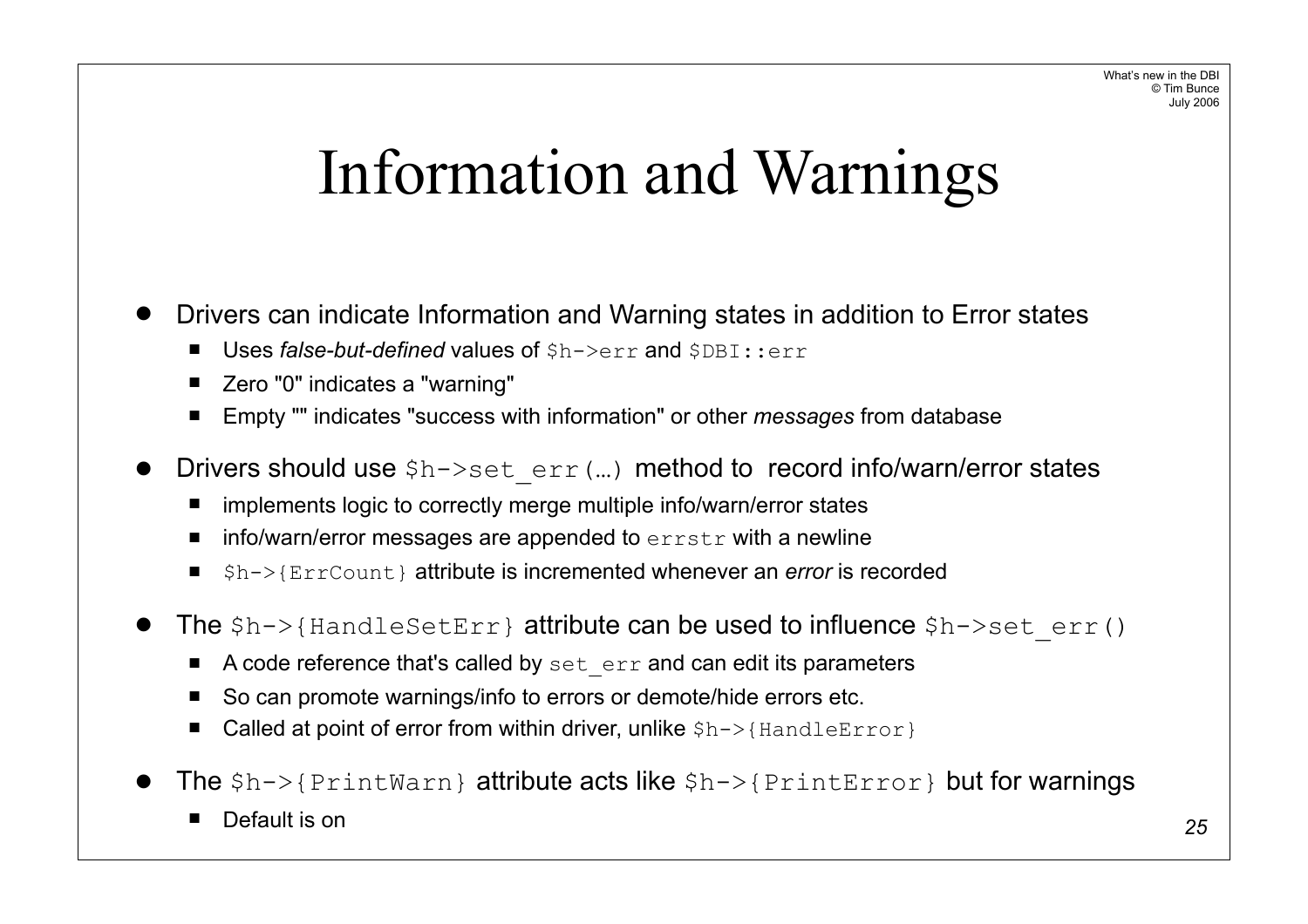## Error Handling

- ! \$**dbh**->{Statement} is copy of most recent \$sth->{Statement}
- $\bullet$  \$h->{ShowErrorStatement} = 1;

appends Statement text to the RaiseError / PrintError message:

DBD::foo::db do failed: errstr [for statement "…"]

•  $\frac{1}{2}$  \$sth->{ParamValues} = > { hash of bound placeholder values };

if driver supports ParamValues then it'll be included in ShowErrorStatement:

```
DBD::foo::db ... [for statement "…" with 1='foo', 2='bar']
```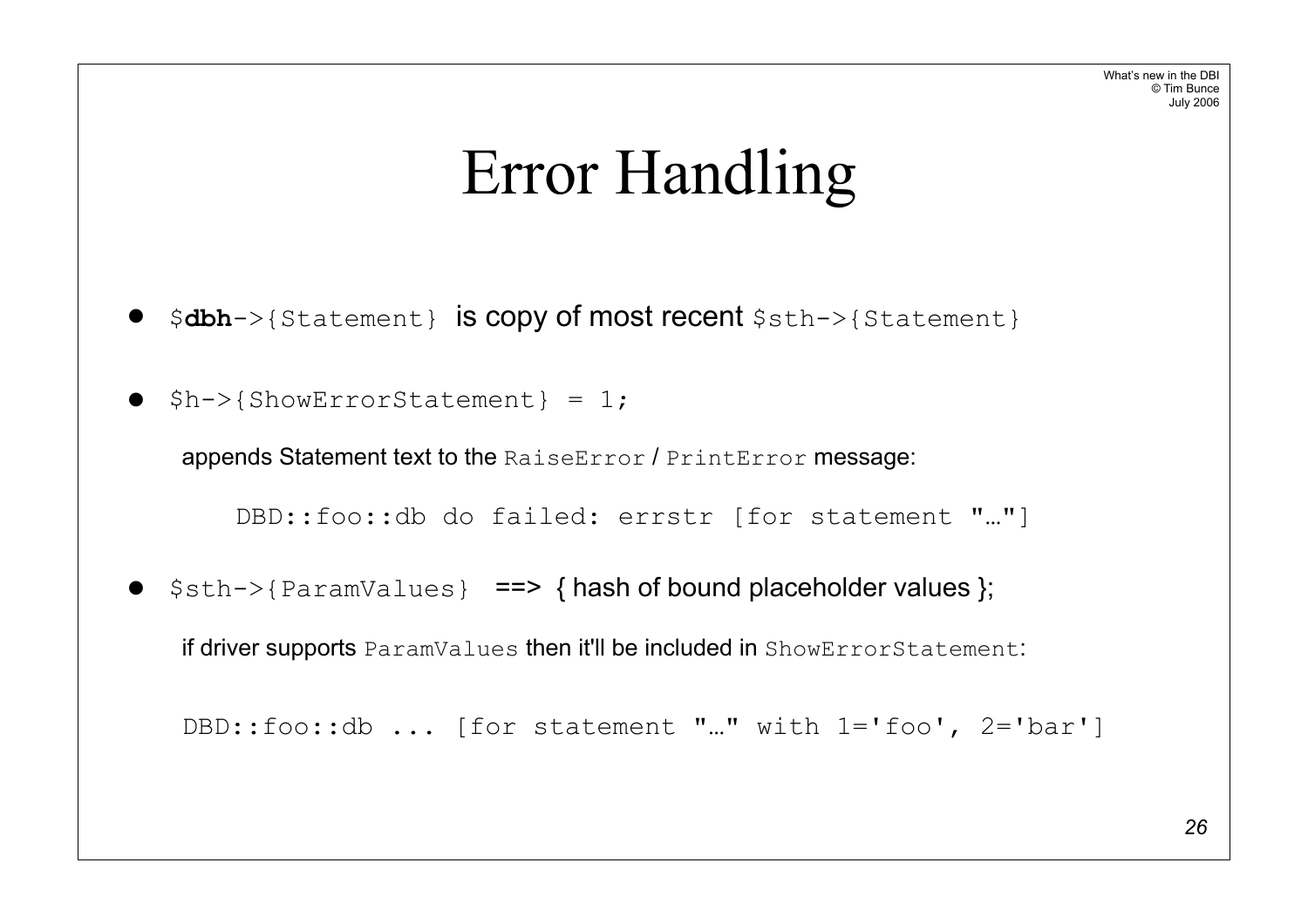### Custom Error Handling

```
Don't want to just Print or Raise an Error?
```

```
$h->{H}andleError} = sub { ... };
```
- The HandleError code
	- is called just before PrintError/RaiseError are handled
	- is passed the error message, handle, and return value
	- if it returns *false* then RaiseError/PrintError are checked and acted upon as normal
- The hander code can
	- $\blacksquare$  alter the error message text by changing  $\varsigma$  [0]
	- use caller() or Carp::confess() or similar to get a full stack trace
	- use Exception or a similar module to *throw* a formal exception object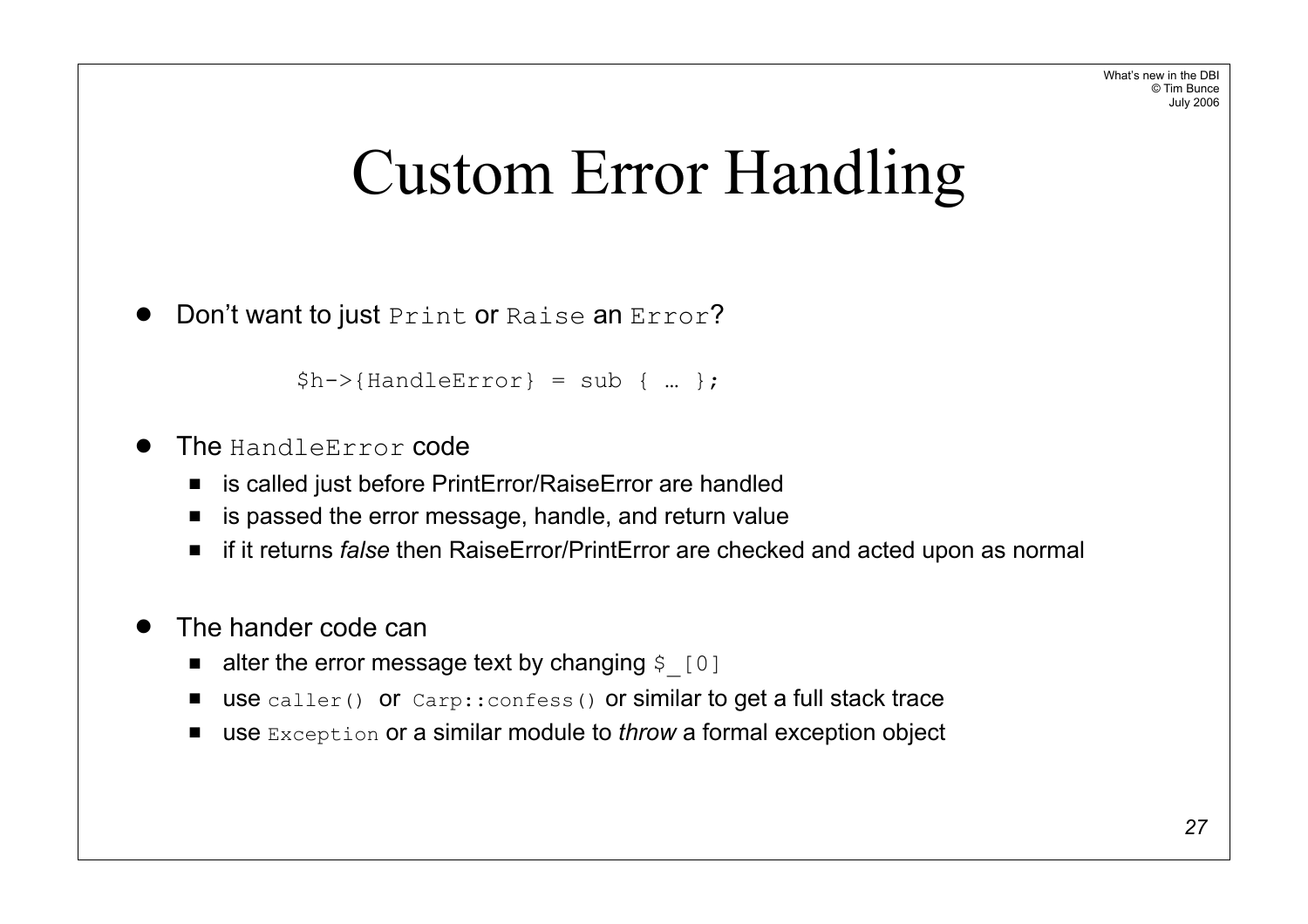What's new in the DBI © Tim Bunce July 2006

## Tweaked Tracing

- Trace level 1 made more useful
	- **"** doesn't show nested DBI calls
	- $\blacksquare$  shows just the first and last fetch calls
	- $\blacksquare$  shows first two parameters of all methods
- $\bullet$  Trace for  $f$ etch methods now shows row number
- Can now set/get trace level via handle attribute **local** \$h->{TraceLevel} = N; \$dsn = "dbi:Driver(**TraceLevel=2**):dbname=foo";
- Trace level 3 and over includes some extra call stack information

<- prepare= DBI::st=HASH(0x8367760) at DBI.pm line 1287 **via test.pl line 11**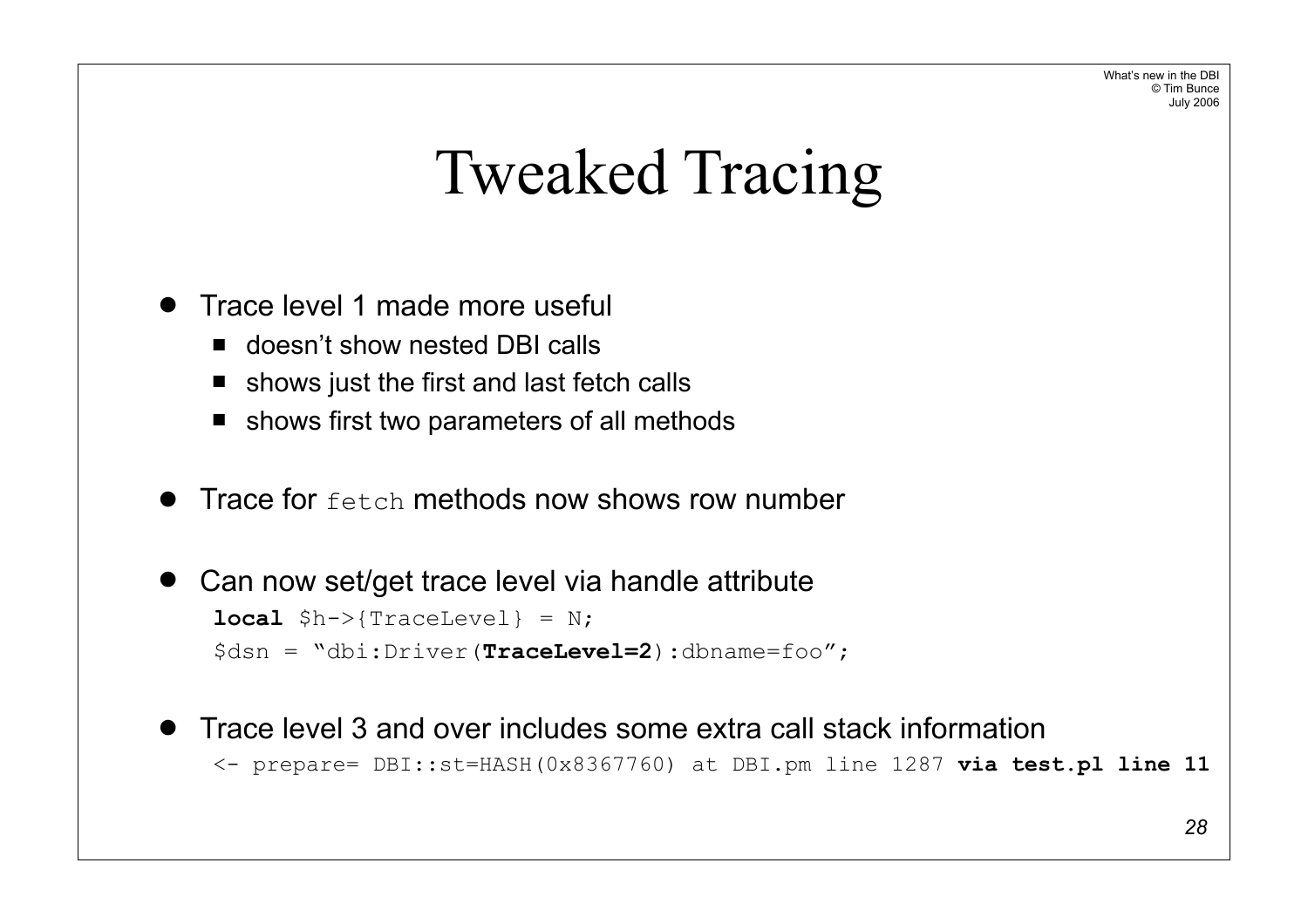#### More Metadata

$$
\bullet \quad \texttt{Ssth} = \quad \texttt{Sdbh->column_info}(\dots)
$$

 $\bullet$  \$sth = \$dbh->primary\_key\_info(...)

 $\bullet$   $\texttt{dary} = \texttt{5dbh->primary\_key(...)}$ 

- $\bullet$  \$sth = \$dbh->foreign\_key\_info(...)
- $\bullet$  \$sth = \$dbh->statistics info(...)
- $\bullet$  \$foo = \$dbh->get info(...)
- $\bullet$  \$id = \$dbh->quote identifier(...)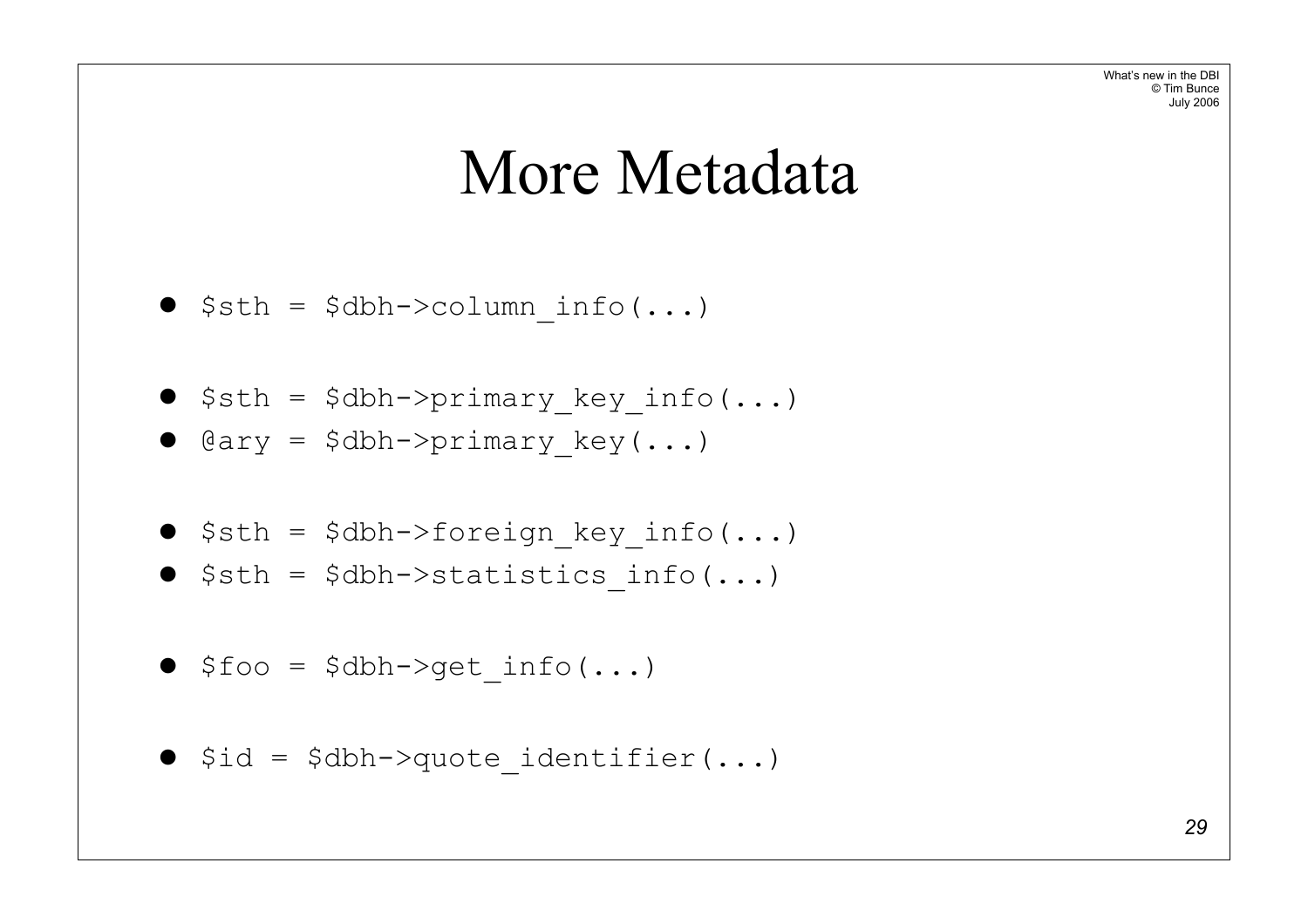

#### Other Stuff

 $\bullet$  \$dbh->last insert id()

 $\bullet$   $$dbh2 = $dbh1->c1one()$ 

• %drhs = DBI->installed drivers()

 $\bullet$  DBI->installed versions()

! (\$scheme, \$driver, \$attr\_string, \$attr\_hash, \$driver\_dsn) = DBI->parse\_dsn(\$dsn)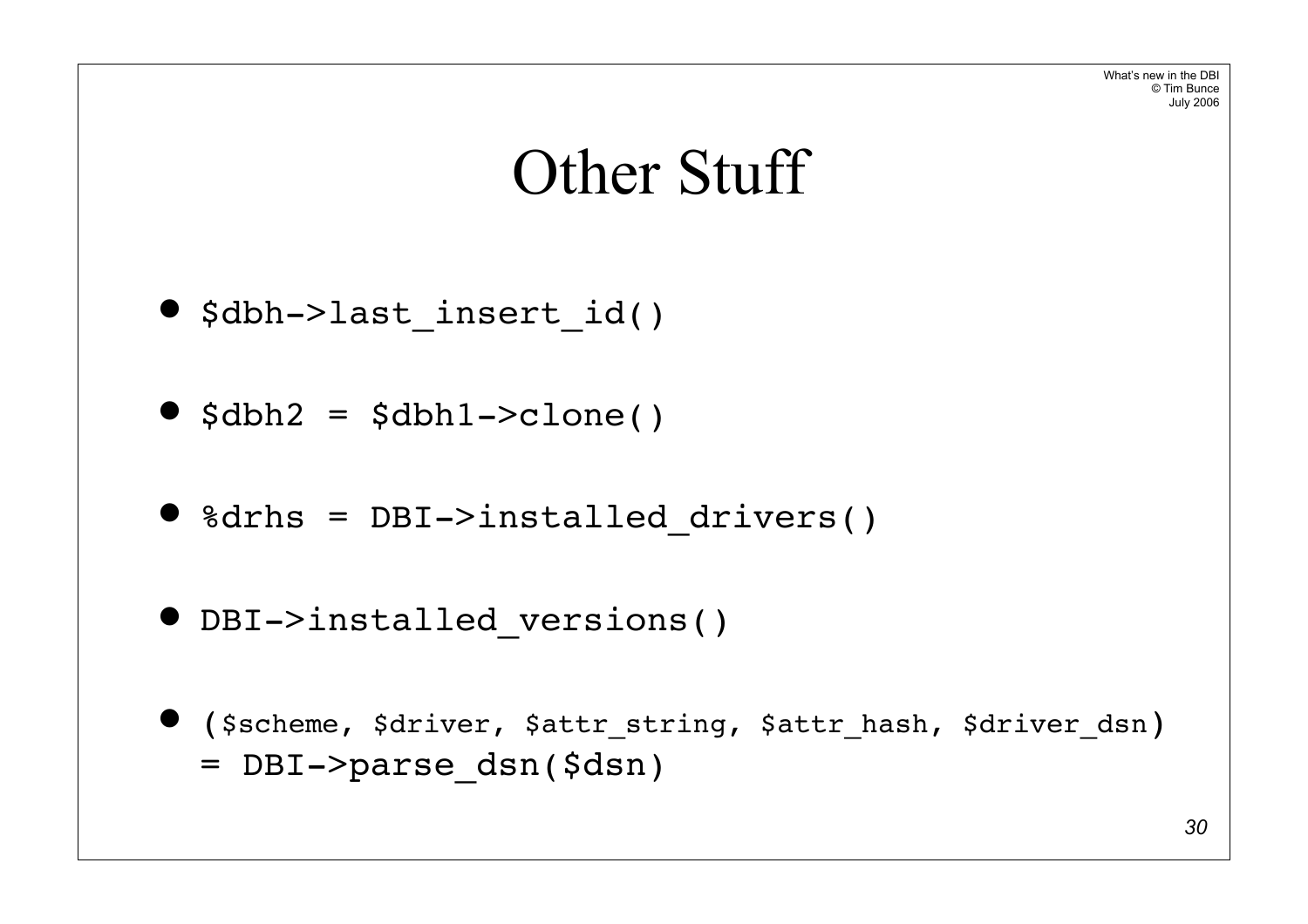## DBD::PurePerl

- Need to use the DBI somewhere where you can't compile extensions?
- ! The DBI::PurePerl module is an emulation of the DBI written in Perl
	- Works with pure-perl drivers, including: AnyData, Excel, LDAP, mysqlPP, etc.
	- **DBD::Proxy**
- Enabled via the DBI PUREPERL environment variable:
	- 1 = Automatically fall-back to DBI::PurePerl if DBI extension can't be bootstrapped
	- 2 = Force use of DBI::PurePerl
- Reasonably complete emulation enough for the drivers to work well
	- See DBI::PurePerl documentation for the small-print if you want to use it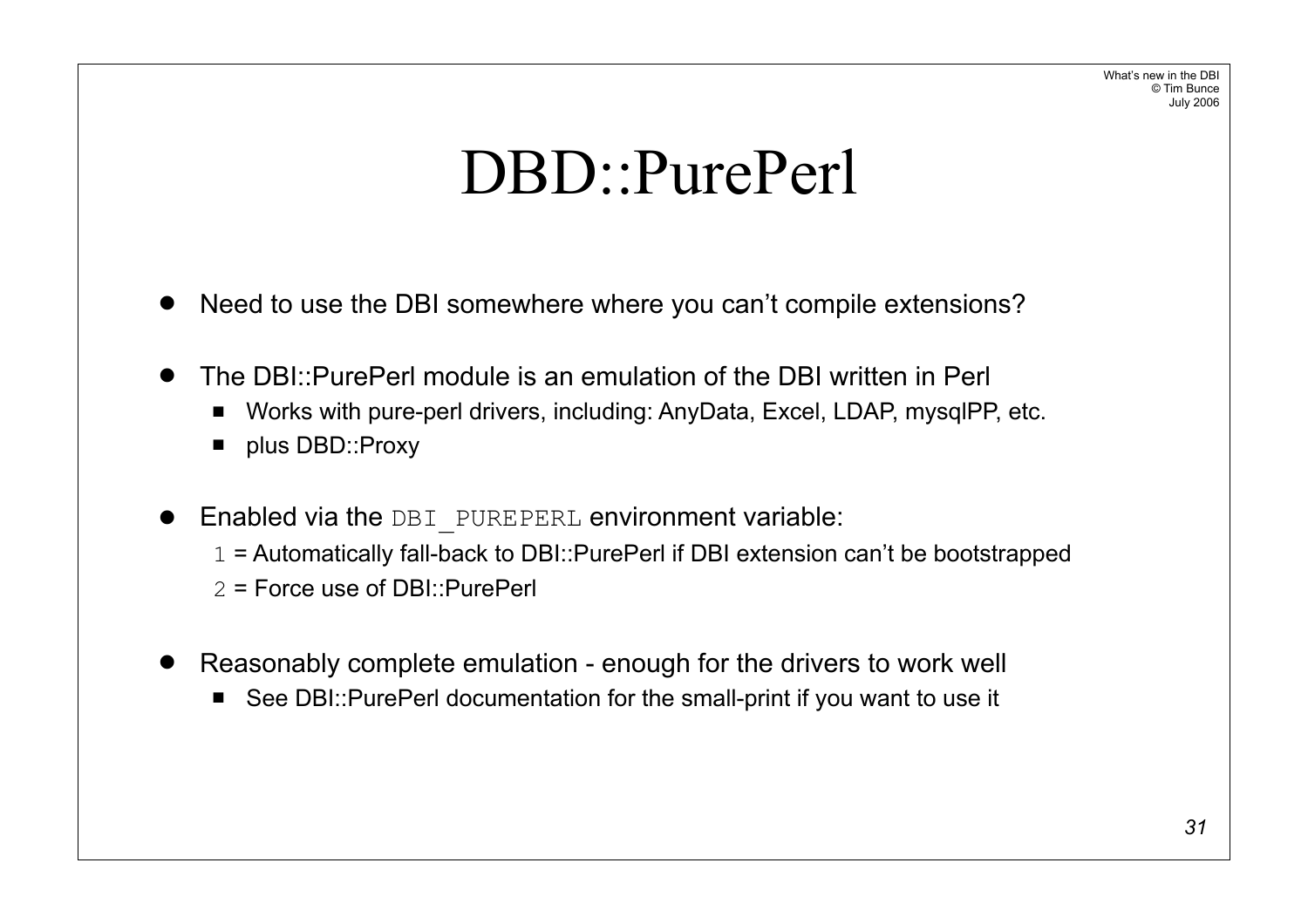## DBI::SQL::Nano

- $\bullet$  The DBI now includes an SQL parser module: DBI:: $SQL::Nano$ 
	- $-$  Has an API compatible with  $SQL::Statement$
- $\bullet$  If  $\texttt{SQL::Statement}$  is installed
	- then DBI::SQL::Nano becomes an empty subclass of SQL::Statement
- Existing DBD:: File module is now shipped with the DBI
	- base class for simple DBI drivers
	- modified to use DBI::SQL::Nano.
- New DBD::DBM driver now shipped with the DBI
	- An SQL interface to DBM and MLDBM files using DBD::File and DBI::SQL::Nano.
- ! Thanks to Jeff Zucker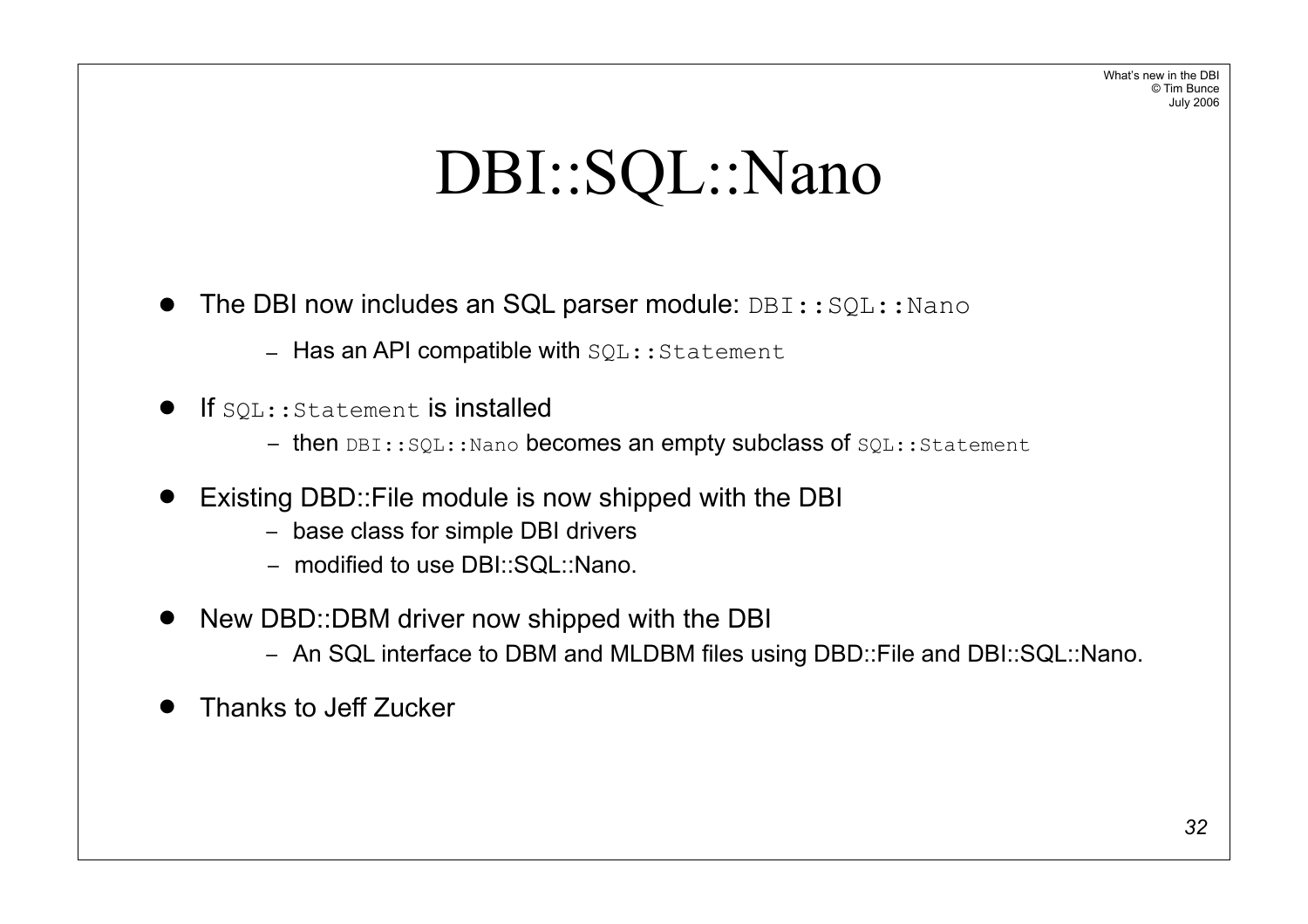## DBI::SQL::Nano

#### • Supported syntax

DROP TABLE [IF EXISTS] <table name> CREATE TABLE <table name> <col def list> INSERT INTO <table\_name> [<insert\_col\_list>] VALUES <val\_list> DELETE FROM <table name> [<where clause>] UPDATE <table name> SET <set clause> [<where clause>] SELECT <select col list> FROM <table name> [<where clause>] [<order clause>]

#### • Where clause

 $\overline{\phantom{a}}$ 

- " a *single* "[NOT] column/value <op> column/value" predicate
- multiple predicates combined with ORs or ANDs are *not* supported
- $\blacksquare$  op may be one of: < > > = <= = <> LIKE CLIKE IS

#### • If you need more functionality...

■ Just install the SQL::Statement module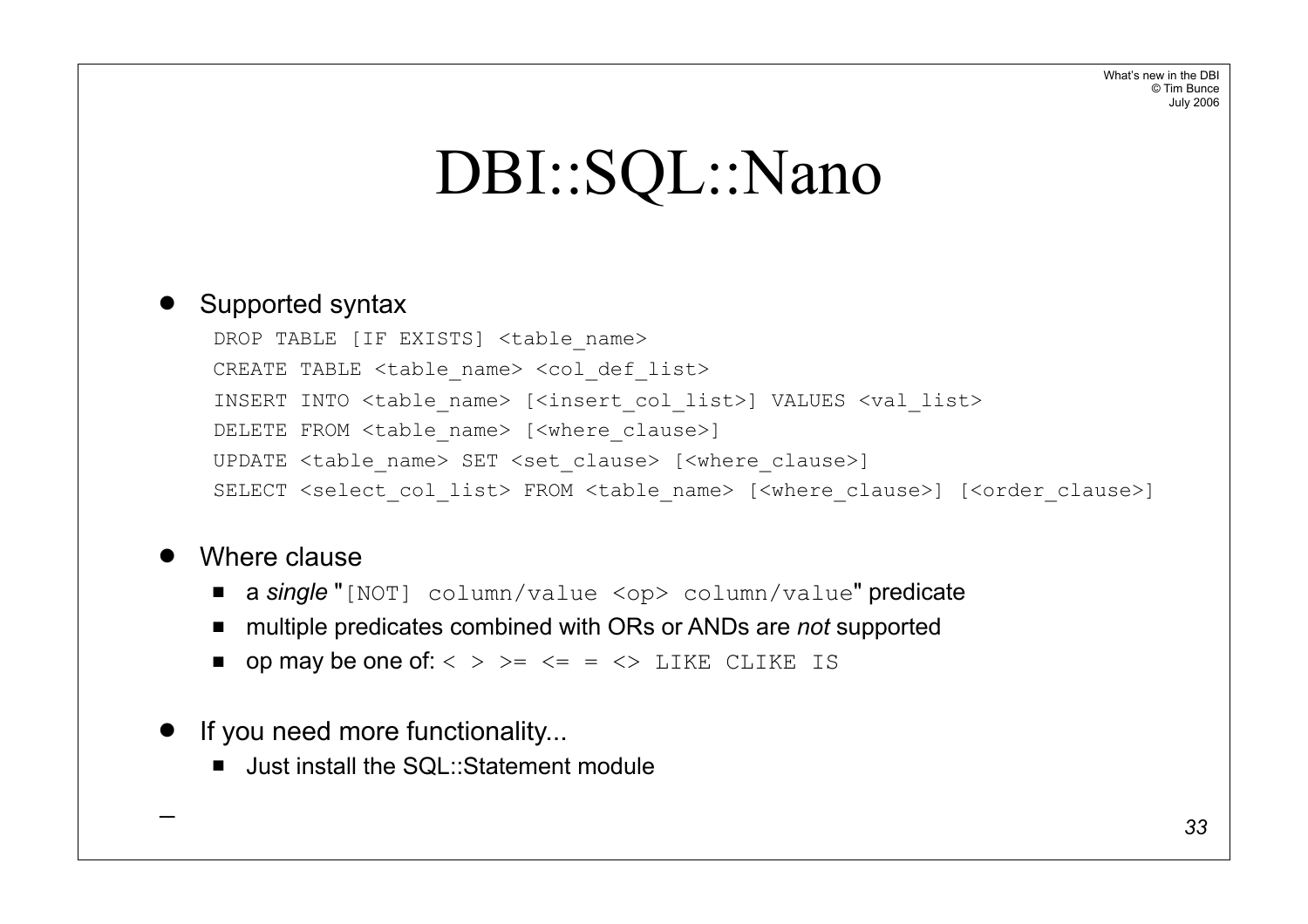### New Attributes for Fieldnames

**• Control case of key (field) names returned by fetchrow hashref** 

```
$h->{FetchHashKeyName} = 'NAME_lc'; # or 'NAME_uc'
```
! Fieldname-to-column-index mapping:

```
$h->{NAME} lc hash} ==> { id => 0, name => 1, country => 2 };
```
**• Also** NAME uc hash, NAME hash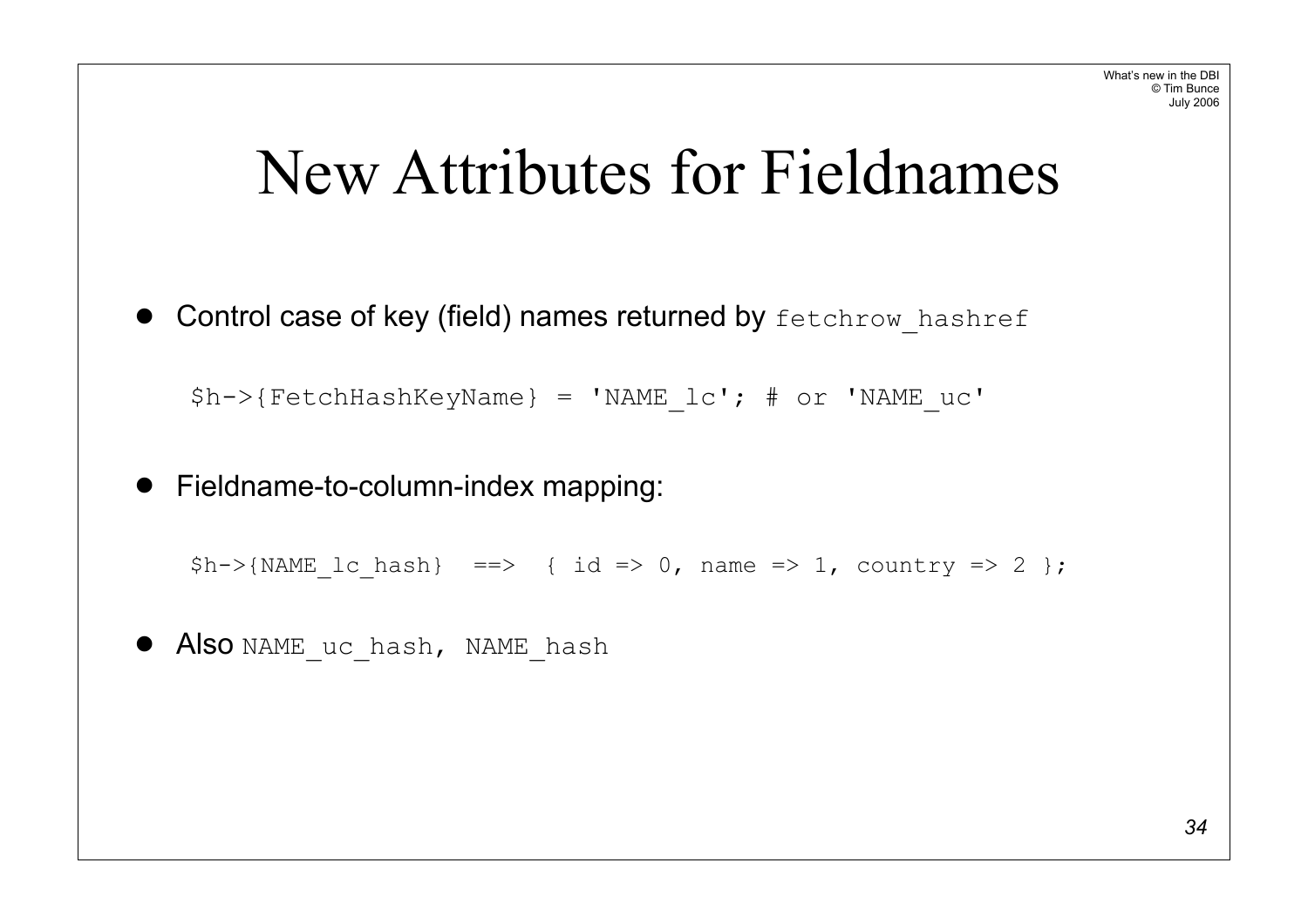# Intercepting DBI Method Calls

- An alternative to subclassing
	- $\blacksquare$  Added in DBI 1.49 Nov 2005
	- $\blacksquare$  but not yet documented and subject to change

#### ! Example:

```
\dots } \{Callbacks\}-\{prepare\} = sub \{ ... \}
```
- **E** Arguments to original method are passed in.
- The name of the method is in \$ (localized).
- The Callbacks attribute is not inherited by child handle
- Some special 'method names' are supported:

connect\_cached.new connect\_cached.reused *<sup>35</sup>*